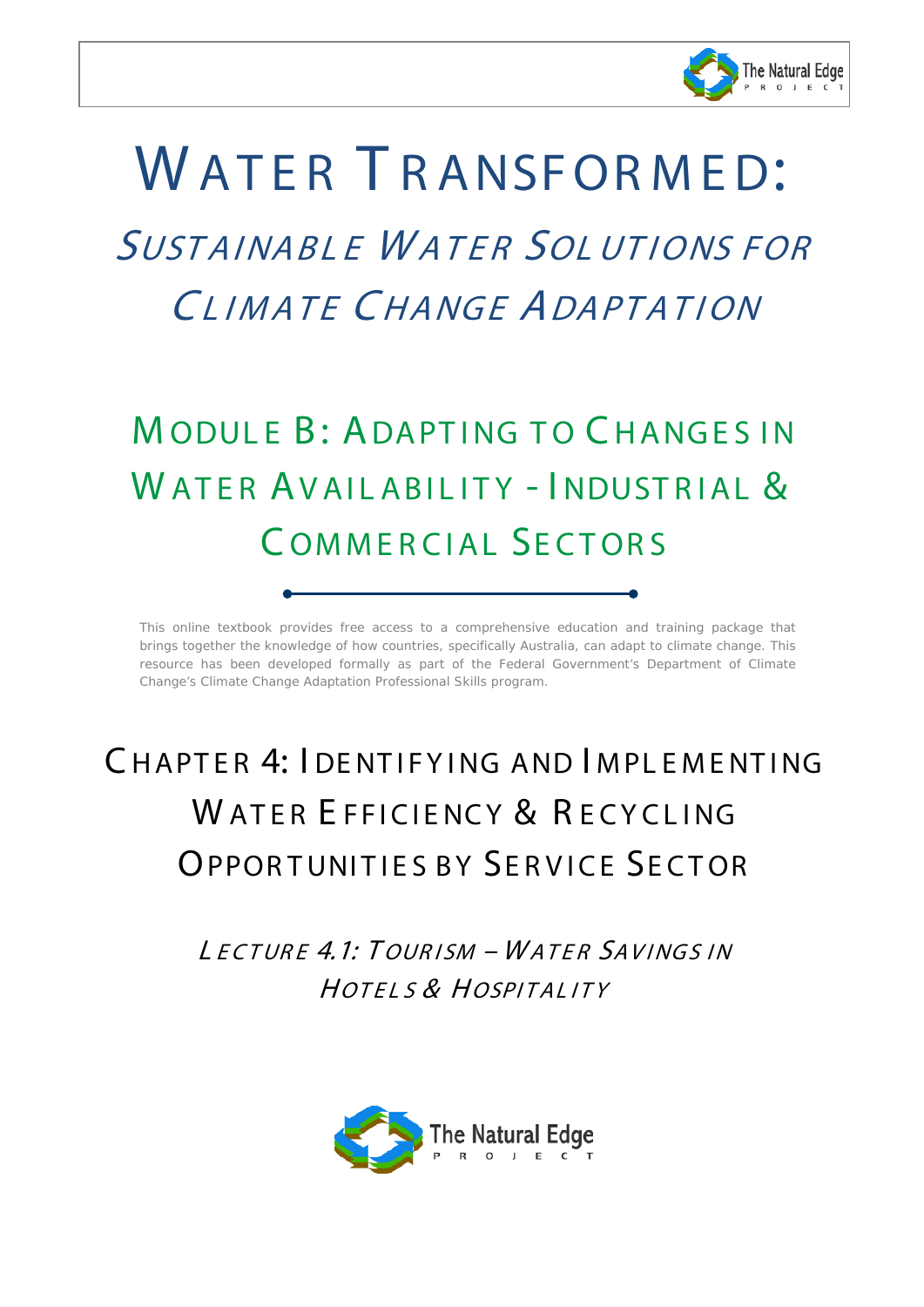

#### *© The Natural Edge Project ('TNEP'), 2009*

 $\overline{\phantom{a}}$ 

Copyright of this material (Work) is owned by the members of the research team from The Natural Edge Project, based at Griffith University and the Australian National University. The material contained in this document is released under a Creative Commons Attribution 3.0 License. According to the License, this document may be copied, distributed, transmitted and adapted by others, providing the work is properly attributed as: 'Smith, M., Hargroves, K., Desha, C. and Stasinopoulos, P. (2009) *Water Transformed - Australia: Sustainable Water Solutions for Climate Change Adaptation*, The Natural Edge Project (TNEP), Australia.' Document is available electronically at [http://www.naturaledgeproject.net/Sustainable\\_Water\\_Solutions\\_Portfolio.aspx.](http://www.naturaledgeproject.net/Sustainable_Water_Solutions_Portfolio.aspx)

*Disclaimer:* While reasonable efforts have been made to ensure that the contents of this publication are factually correct, the parties involved in the development of this document do not accept responsibility for the accuracy or completeness of the contents. Information, recommendations and opinions expressed herein are not intended to address the specific circumstances of any particular individual or entity and should not be relied upon for personal, legal, financial or other decisions. The user must make its own assessment of the suitability of the information or material contained herein for its use. To the extent permitted by law, the parties involved in the development of this document exclude all liability to any other party for expenses, losses, damages and costs (whether losses were foreseen, foreseeable, known or otherwise) arising directly or indirectly from using this document. This document is produced for general information only and does not represent a statement of the policy of the Commonwealth of Australia. The Commonwealth of Australia and all persons acting for the Commonwealth preparing this report accept no liability for the accuracy of or inferences from the material contained in this publication, or for any action as a result of any person's or group's interpretations, deductions, conclusions or actions in relying on this material.

#### *Acknowledgements*

The Work was produced by The Natural Edge Project supported by funding from the Australian Government Department of Climate Change under its '*Climate Change Adaptation Skills for Professionals Program*'. The development of this publication has been supported by the contribution of non-salary on-costs and administrative support by the Griffith University Urban Research Program, under the supervision of Professor Brendan Gleeson, and the Australian National University Fenner School of Environment and Society and Engineering Department, under the supervision of Professor Stephen Dovers.

Chief Investigator and Project Manager: Karlson 'Charlie' Hargroves, Research Fellow, Griffith University.

Principle Researchers: Dr Michael Smith, Research Fellow, ANU; Cheryl Desha, Research Intensive Lecturer, Griffith University, and Peter Stasinopoulos, Research Officer Griffith University.

Research Support: Angie Reeves, Research Officer Griffith University, and Stacey Hargroves, Professional Editor, Griffith University.

#### *Peer Review*

This chapter was peer reviewed by Jill Grant, Director Sustainable Development, Commonwealth Department of Resources, Energy and Tourism; Karen Jacobson, Commonwealth Department of Resources, Energy and Tourism; Anntonette Joseph, Director – Urban Water Efficiency Initiatives, Commonwealth Department of Environment, Water, Heritage and The Arts.

Review for this program was also received from: Alex Fearnside, Leader of the Sustainability Team, Melbourne City Council; Alison Scotland, Sydney Water Corporation; Anna MacKenzie, ACT representative, Australian Association of Environmental Education and Deputy Principal Campbell Primary School; Anntonette Joseph, Director – Urban Water Efficiency Initiatives, Commonwealth Department of Environment, Water, Heritage and The Arts; Barry Coker and Jeffrey Briggs, St Andrews Hospital, Brisbane; Dr Barry Newell, ANU Fenner School of Environment and Society, Facilitator of ANU Fenner School of Environment and Society's Climate and Water Integration Group; Caleb Furner, Sydney Water Corporation; Carl Binns, Sydney Water Corporation; Claire Hammond, Sydney Water Corporation; Cheryl Davis, International Water Association; David Dumaresq, ANU Fenner School for Environment and Society, Senior Lecturer Human Ecology, Agro-ecology, and Sustainable Systems; Dennis Lee, Sydney Water Corporation; Glenn MacMillan, Genesis Now Pty Ltd; Jill Grant, Director Sustainable Development, Commonwealth Department of Resources, Energy and Tourism; Karen Jacobson, Commonwealth Department of Resources, Energy and Tourism; Kevin Moon, Institute of Hospital Engineering Australia; Kieran Coupe, Manager, MeterMate, Water and Energy Managers; Nick Edgerton, AMP Capital Sustainable Share Fund (formerly the Institute for Sustainable Futures, University of Technology Sydney, Australia); Para K Parameshwaran, Sydney Water Corporation; Adj. Prof Paul Perkins, Australian National University, Chair, Environment Industry Action Agenda and Barton Group; Marguerite Renouf, Director UNEP Working Group for Cleaner Production, University of Queensland; *Phil Smith*, President of the Australian Association of Environmental Education; Rob McKenna, Energy Saving Specialist, Water & Energy Programs, NSW Department of Environment and Climate Change; Sally Armstrong, Sydney Water Corporation; Stan Scahill, The Institution of Engineers Australia (Biomedical Engineering College); Stephen Fahey, Environment Officer (Energy & Water), ANU Green; Victoria Hart, Facilitator and Program Director, Sustainability Victoria; and Vivian Filling, Australia Industry Group..

*Enquires should be directed to:* Karlson 'Charlie' Hargroves [\(www.naturaledgeproject.net/contact.aspx\)](http://www.naturaledgeproject.net/contact.aspx)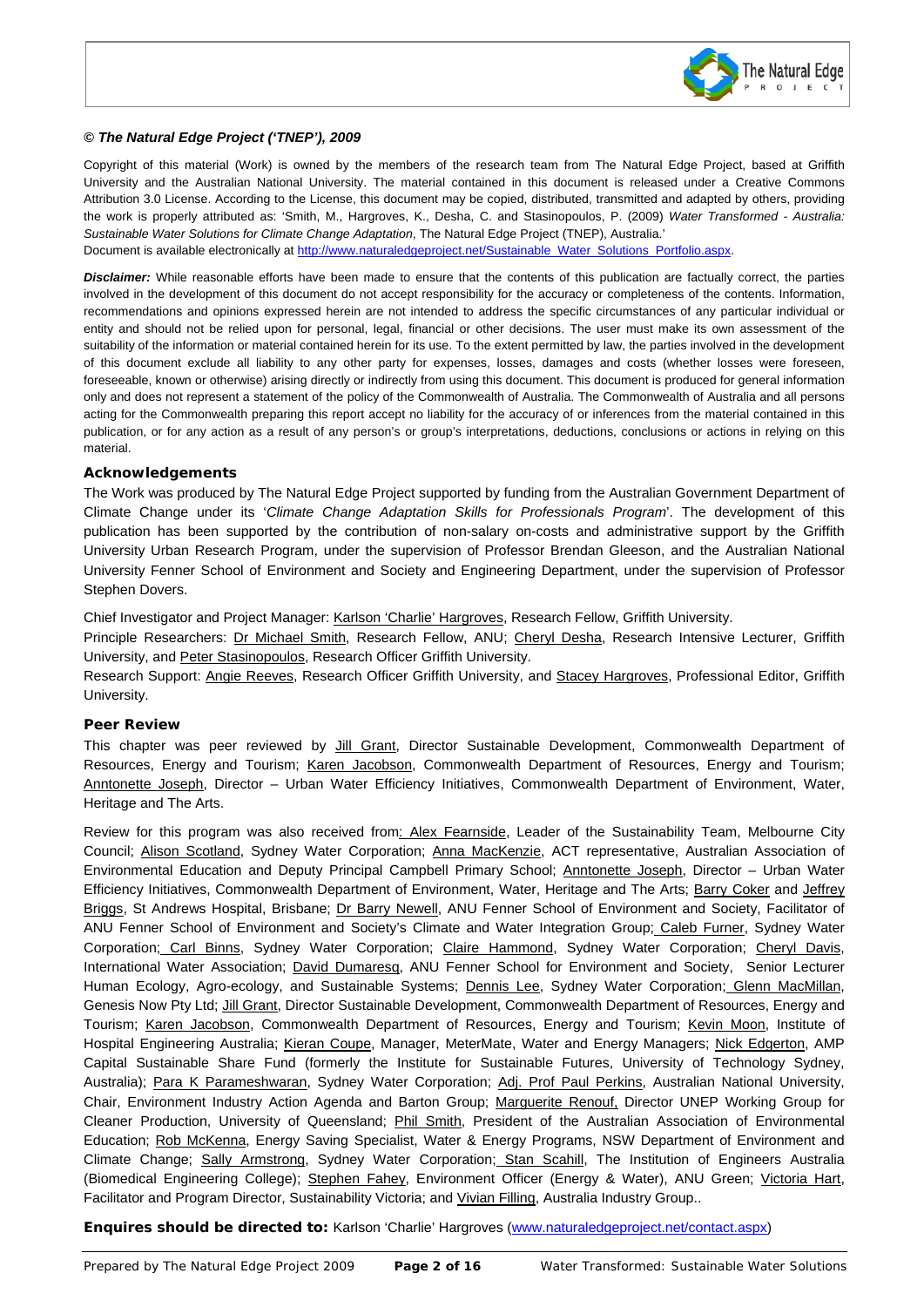

# *Adapting to Changes in Water Availability - Industrial & Commercial Sectors*

# *Lecture 4.1: Tourism – Water Savings in Hotels & Hospitality*

## **Educational Aim**

 $\overline{\phantom{a}}$ 

This lecture aims to overview key areas of water usage in the tourism industry, focusing on hotels and hospitality (including restaurants). The lecture highlights opportunities to cost effectively reduce water consumption without compromising the quality of service to customers, including a number of case studies and links to best practice examples.

### **Learning Points:**

- 1. Tourism is a fast-growing industry in Australia, with steadily increasing domestic and international markets playing key roles in the industry's economic performance. However the tourism industry will be affected by climate change, through unpredictable weather patterns including drought, flooding, and coral bleaching. Further, discerning travellers and holiday makers are becoming increasingly aware of environmental impacts, and are starting to look for more responsible products, services and experiences that are cost competitive. Indeed, studies conducted in the US in the mid 1990s found that 75 per cent of hotel customers identified themselves as environmentally minded consumers, while 54 per cent responded that they wanted to stay in hotels that are proactively reducing their carbon footprints.<sup>[1](#page-2-0)</sup>
- 2. The tourism industry has a unique responsibility to both contribute to lessening the potential future impacts on the environment, as well as adapting to changing environmental conditions, such as reduced water availability and changing eco-systems. As Tourism Australia acknowledges on its website, *'Like anyone who operates a business, tourism operations have an environmental and social impact. As such we have an obligation as an industry to minimise the impact of our product. Everyone in our industry has a responsibility to ensure our industry remains sustainable for future generations.'[2](#page-2-1)*
- 3. With rising electricity and water prices, along with influences such as the global financial crisis, addressing environmental impacts, including reducing water consumption, may prove to play a key role for future viability in the industry. Within the tourism industry, hotels and associated hospitality (i.e. companies within the food services, recreation, and entertainment sectors) represent a large portion of the industry-wide opportunities to reduce water consumption, and hence form the focus of this lecture. Numerous operators in Australia and around the world are now exploring water saving measures which can be learned from, some of which are listed at the end of this lecture.

<span id="page-2-1"></span>http://www.tourism.australia.com/AboutUs.asp?lang=EN&sub=0303&al=2926, accessed 10 October 2009.

<span id="page-2-0"></span><sup>1</sup> Feiertag, H. (1994) 'Boost sales with environment-driven strategy', *Hotel & Motel Management*, vol 209, no 2, p8, cited in Kirk, D. (1995) 'Environmental Management in Hotels', *International Journal of Contemporary Hospitality Management*, Vol 7, no 6, pp3-8.<br><sup>2</sup> Tourism Australia (undated) 'Sustainability Toolkit and Resources',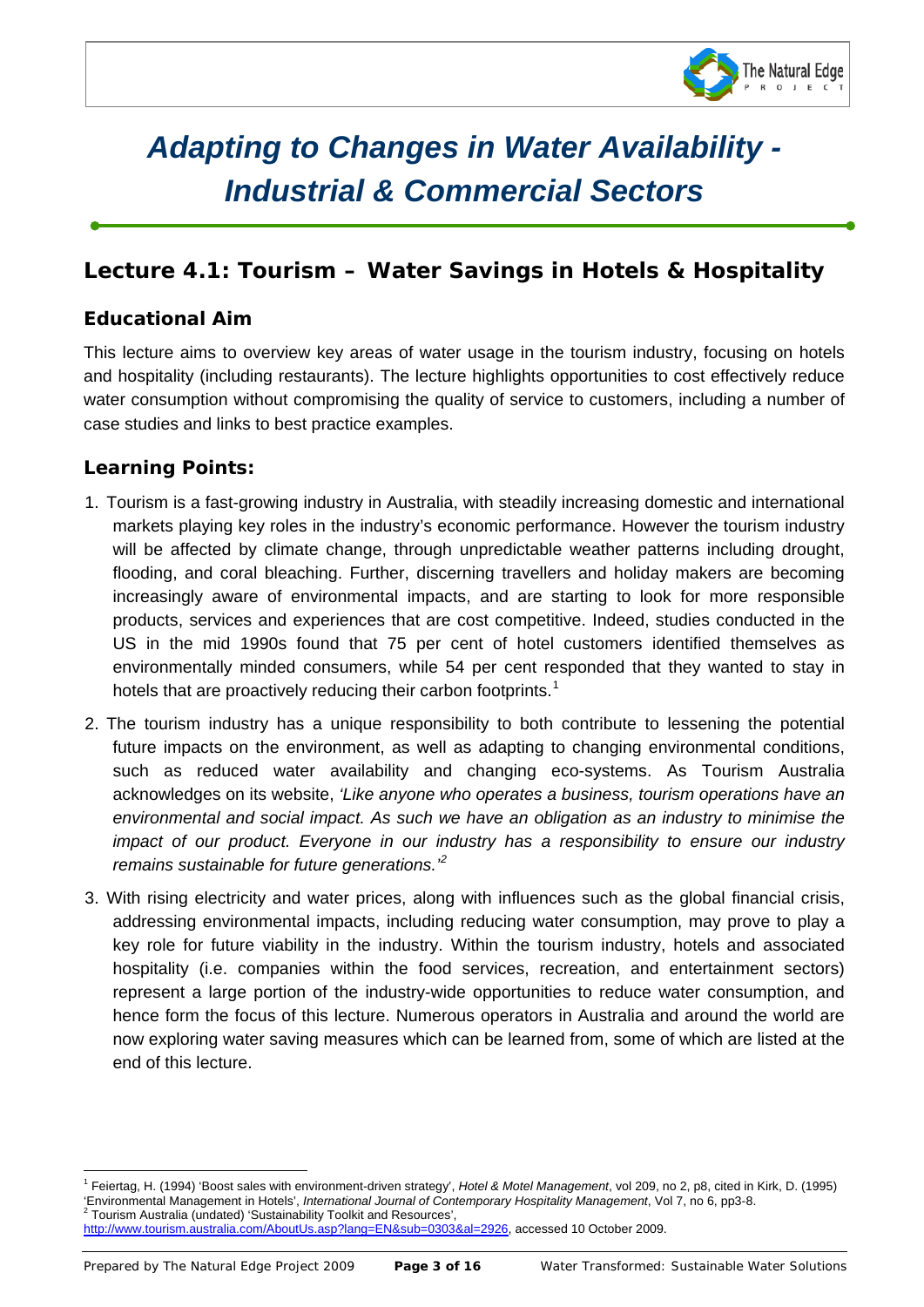

- 4. Certification schemes, such as Ecotourism Australia's *Eco Certification Program[3](#page-3-0)* and EC3's *Green Globe, [4](#page-3-1)* provide a means to enable the competitive differentiation and market positioning for those actively seeking to reduce resource consumption and environmental pressures, such as through energy, water and waste management (see checklist references at the end of this lecture). In particular, industry leaders are demonstrating that it is possible to cost-effectively achieve significant water savings in hotels and associated hospitality. For example in hotels, opportunities exist in major water using areas such as guest rooms, kitchens, laundries, cooling towers, public toilets, garden irrigation and in swimming pools.<sup>[5](#page-3-2)</sup> In the associated food service businesses and sports clubs, significant water savings can also be achieved in cleaning, food preparation, amenities, washing and irrigation. Of the areas in a typical hotel, guest rooms are where the most water is used, with typical shower usage accounting for around half of the total water used, with, toilets accounting for around 25 per cent, basins 9 per cent and cleaning uses the remaining 10 per cent. In re restaurants, about half of the water used is in kitchen areas with further 35 per cent used in the toilets/rest-rooms.
- 5. While hotels can spend in the order of AUD\$200,000 or more for water and trade waste services each year extensive experience in the Australian hotel industry shows that water consumption can be reduced by an average of 20-40 per cent without compromising guest comfort.<sup>[6](#page-3-3)</sup> For a larger hotel, savings of AUD\$25,000-AUD\$60,000 can be realised each year just from reducing water consumption.<sup>[7](#page-3-4)</sup> However these achievements need to be underpinned by a process involving key personnel who influence decision making processes and who understand water saving opportunities, to develop a range of strategies and policies. This may include senior managers, facilities managers, maintenance staff, general staff, human resource staff (to help with training and knowledge sharing) and may also include an environmental team or external consultants.<sup>[8](#page-3-5)</sup>
- 6. A key early step in addressing water consumption is undertaking a water audit, which will help management understand where and how much water is being used, and identify opportunities for reducing consumption. Water audits usually pay for themselves not just through the water savings they identify but also through identifying leaks in the system. For example in an average large hotel in Australia (e.g. 260 rooms) which would use about 28.8 ML per year (300 L/ room /day), leaking taps are usually responsible for 5 per cent of a hotel's water usage – around 1.4 ML or \$140,000.<sup>[9](#page-3-6)</sup>

<span id="page-3-3"></span>

- <span id="page-3-4"></span>[www.tourism.australia.com/content/About%20Us/sustainable\\_tourism/fact%20\\_sheets/TACA4047\\_Water%20Fact%20Sheet.pdf,](http://www.tourism.australia.com/content/About%20Us/sustainable_tourism/fact%20_sheets/TACA4047_Water%20Fact%20Sheet.pdf)
- accessed 21 June 2009.

<span id="page-3-1"></span><span id="page-3-0"></span><sup>&</sup>lt;sup>3</sup> Ecotourism Australia (undated) 'Eco Certification Program', [www.ecotourism.org.au/eco\\_certification.asp,](http://www.ecotourism.org.au/eco_certification.asp) accessed 25 October 2009.<br><sup>4</sup> EC3 (undated) 'Green Globe Company Program', www.ec3global.com/products-programs/gr

<span id="page-3-2"></span>October 2009. <sup>5</sup> Sustainability Victoria and the City of Melbourne (2007) 'WaterWise Hotel',

www.<u>smartwater.com.au/downloadDocs/WaterWiseHotelKit.pdf</u>, accessed 21 June 2009.<br><sup>6</sup> Sydney Water (2001*)* 'Hotels', Australia, <u>http://www.sydneywater.com.au/Publications/FactSheets/SavingWaterHotels.pdf</u>, accessed 25 August 2009. <sup>7</sup> The Natural Edge Project (2008) *Sustainable Water Factsheet*, Tourism Australia,

<span id="page-3-5"></span><sup>&</sup>lt;sup>8</sup> Sustainability Victoria and the City of Melbourne (2007) 'WaterWise Hotel',<br>www.smartwater.com.au/downloadDocs/WaterWiseHotelKit.pdf. accessed 21 June 2009.

<span id="page-3-6"></span>www.smartwater.com.au/docs-wise 2008) Sustainable Water Factsheet, Tourism Australia,

www.tourism.australia.com/content/About%20Us/sustainable\_tourism/fact%20\_sheets/TACA4047\_Water%20Fact%20Sheet.pdf, accessed 21 June 2009.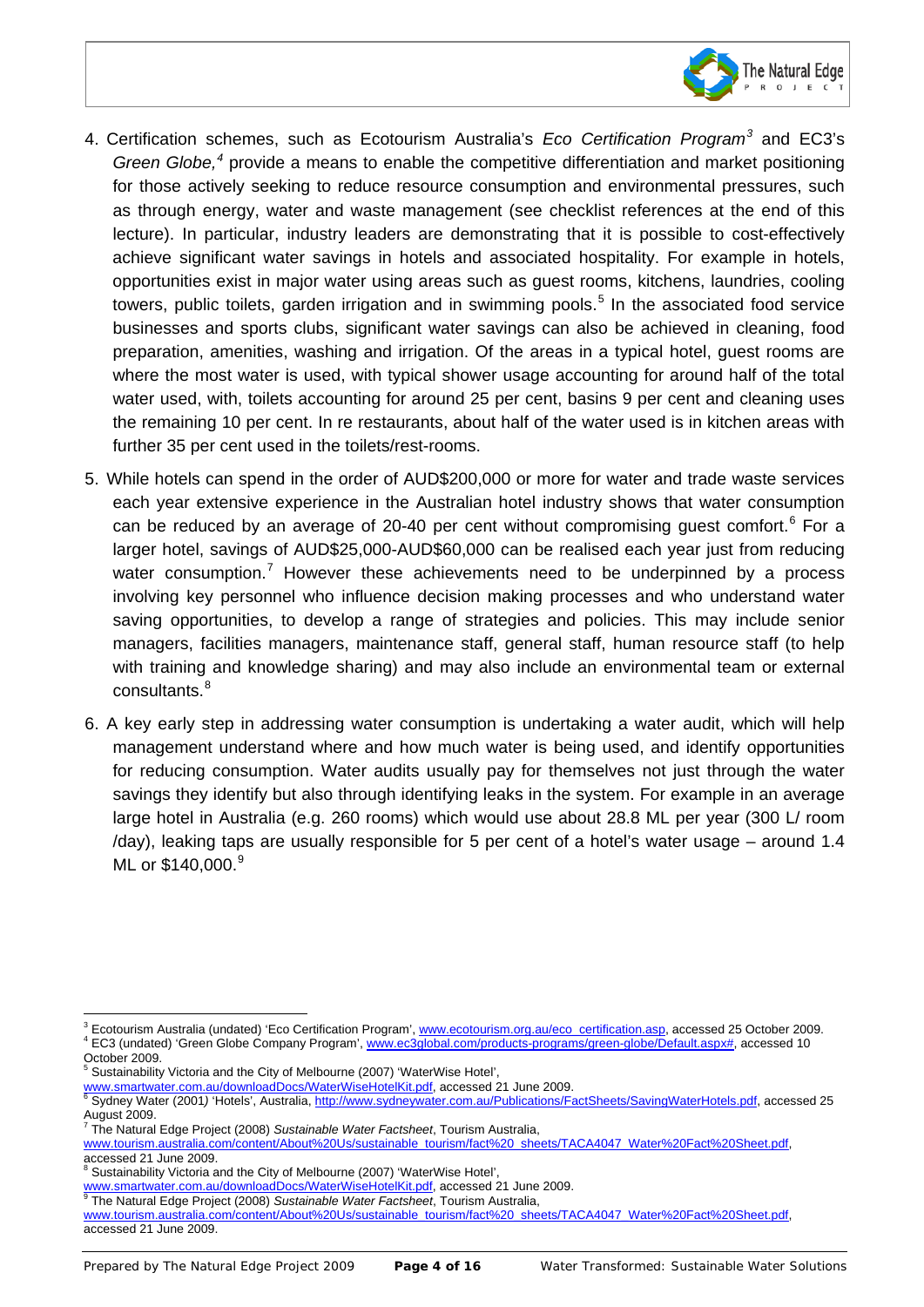

- 7. Water savings can be captured in hotels in a number of areas, including The following areas for water saving opportunities in hotels and in associated hospitality. The following learning points highlight water saving opportunities for hotels and associated hospitality in order from largest savings.
	- *Bathrooms and Restrooms - Showers, Taps and Toilets:* Water efficient shower flow rates of less than 9 L/min, which offer similar levels of water pressure and comfort are only used in approximately 20 per cent of Australian hotels, with some hotels are averaging shower flow rates of up to two-thirds higher than is needed. Similarly, the average hotel tap flow rate is about 85 per cent higher than is necessary.<sup>[10](#page-4-0)</sup> Toilets are big water users also, replacing the commonly found 11 litre single flush toilets with dual flushing toilets using 6 and 3 litres on the full and half flushes respectively have been shown to save approximately \$185 per year for each toilet replaced.<sup>[11](#page-4-1)</sup>
	- *Heating, Ventilation and Air-Conditioning (HVAC):* In addition to consuming electricity, cooling towers (which provide conditioned air to the rest of the building) can use anywhere between 10 and 25 per cent of a hotel's total water consumption. This can be significantly reduced or eliminated all together by using water efficient or hybrid wet/dry cooling systems, and by sourcing alternative input water sources, such as rainwater, recycled water or stormwater (see Lecture 4.2).<sup>[12](#page-4-2)</sup>
	- *Laundry Services – Washing Machines and Rinse Water:* Most commercial washing machines can be retrofitted with a tank to capture and store rinse water for reuse, cutting water usage by up to 30 per cent. Continuous-batch washing machines are also available which use 70 per cent less water than regular washer-extractor washing machines, while also cutting labour costs. Alternatively, front-loading washer-extractor machines use 60 per cent less water than top-loading machines, and can be stacked to save space.
	- *Landscaping and Pools:* Designing drought resistant landscapes and gardens can save water, in addition to grouping plants with similar water needs together to simplify the watering regime, watering less frequently but more heavily to promote deep root growth, not mowing the grass too short and leaving clipped grass behind, and using mulch around plants. Watering in the early morning or evening can also achieve the same results with 25 per cent less water.
	- − *Kitchens and Catering:* A significant percentage of water can be saved in the kitchen by purchasing water efficient cooking equipment and appliances. According to the US EPA, energy efficient steam cookers consume approximately 8L of water per hour, compared to 100 - 140L on standard models. Significant water savings can be achieved with waterless woks. For example in a medium sized Asian restaurant, the average daily water use of a conventional wok stove is between 5,500 – 8,000 litres per day. As less than 10 per cent is required for cleaning and food preparation, there is the potential to save 5,000 litres per day per wok stove, totalling 1,800 kL per year, and achieving savings of up to \$4,500 per year.<sup>[13](#page-4-3)</sup>

 $10$  Sustainability Victoria and the City of Melbourne (2007) 'WaterWise Hotel',

<span id="page-4-0"></span>[www.smartwater.com.au/downloadDocs/WaterWiseHotelKit.pdf,](http://www.smartwater.com.au/downloadDocs/WaterWiseHotelKit.pdf) accessed 21 June 2009.<br><sup>11</sup> Sydney Water (2001) 'Save Water, Money & the Environment', Sydney Water, Australia.<br><sup>12</sup> Sustainability Victoria and the City of Melbour

<span id="page-4-2"></span><span id="page-4-1"></span>

<span id="page-4-3"></span>ww.smartwater.com.au/downloadDocs/WaterWiseHotelKit.pdf, accessed 21 June 2009.<br>Sydney Water (2009) Waterless Woks: Factsheet, [http://www.sydneywater.com.au/Publications/FactSheets/Wok\\_stove\\_fact\\_sheet.pdf](http://www.sydneywater.com.au/Publications/FactSheets/Wok_stove_fact_sheet.pdf) accessed 25 August 2009.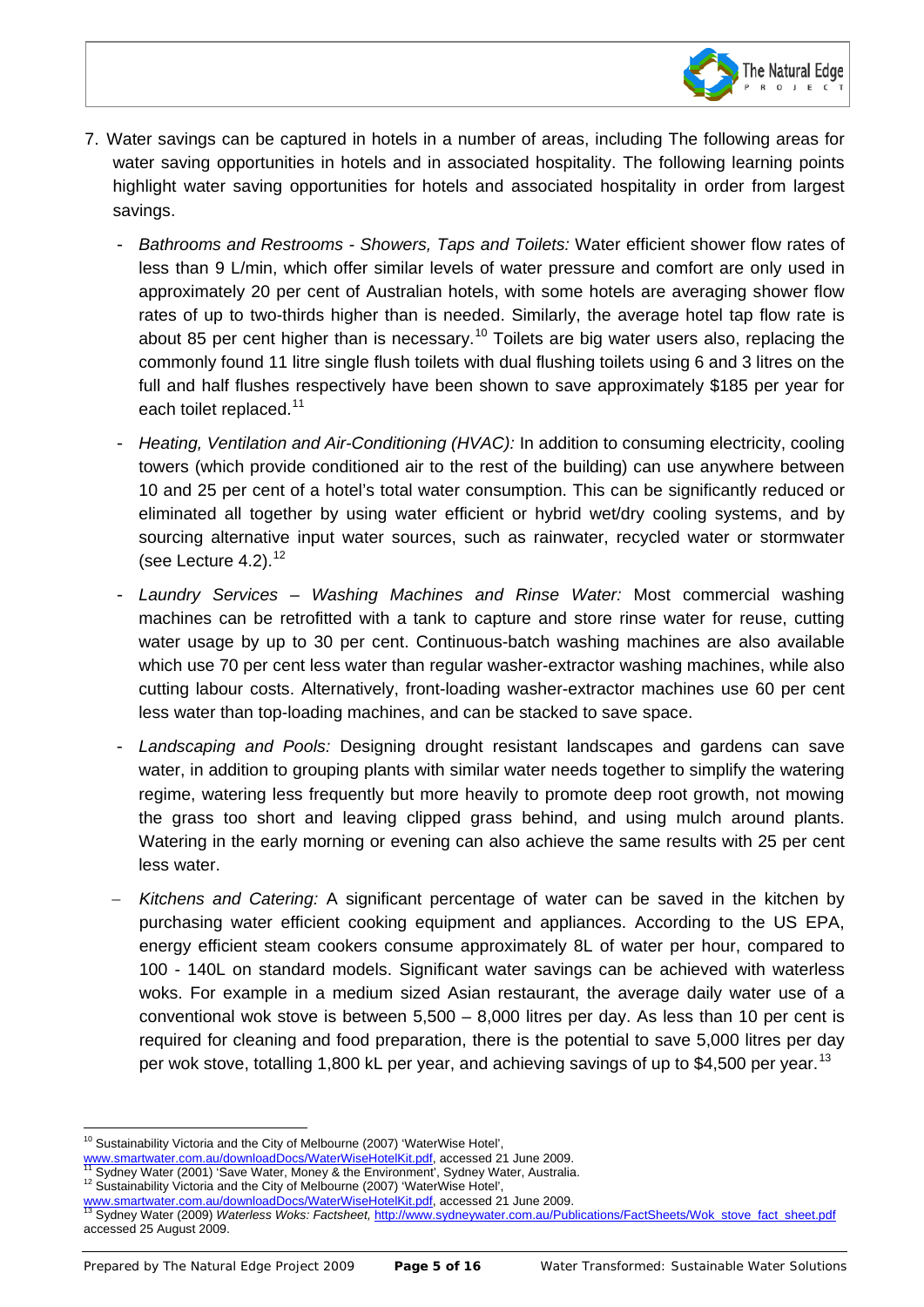

# **Brief Background Information**

 $\overline{\phantom{a}}$ 

#### *Identifying Opportunities for Water savings*

The tourism industry has historically been a significant water end-user. For example, the average consumption of water per room is around 300 litres. Hence, a medium to large hotel can use over 80,000 litres each day, or the equivalent of nearly 30 Olympic sized swimming pools each year. To supply this water, hotels can pay in excess of \$200,000 each year for water and trade waste services, before taking into account the additional costs of water heating or the supply of chemicals for cooling towers.<sup>[14](#page-5-0)</sup> As a fast-growing sector in Australia,<sup>[15](#page-5-1)</sup> the tourism industry is made up of a range of business types, including resorts, hotels, attractions, clubs, restaurants and cafes and event facilities. Typically most businesses in this sector employ less than 20 persons, making water management the responsibility of many small operators as well as the fewer, more visible large operators. [16](#page-5-2) Within the tourism industry, hotels and associated hospitality providers (i.e. companies within the food services, recreation, and entertainment sectors) have begun to capitalise on the availability of better technology and practices to make significant savings to both their water consumption and profit margins, while benefiting from the opportunity to market their business as 'green' and 'sustainable'. For example, the Hyatt Regency Sanctuary Cove resort reduced water use from 1996 to 2000, from 140 ML to 54 ML, saving \$85,000.<sup>[17](#page-5-3)</sup> Furthermore, the Chief Engineer of the Hotel Inter-Continental Sydney reflects that they are, *'proud to have saved over 30 per cent from its original water consumption, making the hotel more efficient, saving money and most importantly, making a positive contribution to the environment.'[18](#page-5-4)* However, as the industry continues to grow it will face a range of new threats related to climate change and serious steps will need to be taken if the industry is to significantly reduce its water usage. This lecture focuses on hotels, however many of the water saving techniques listed are applicable across the tourism and hospitality industry.

Tackling large water saving measures requires senior management support to address organisational and technical issues that may arise. The good news is that by reducing water consumption in buildings and operations, businesses can save money and increase profit margins, while also taking advantage of marketing opportunities to present themselves as a water efficient business. As stated by Bill Healey, Australian Hotels Association Director for National Affairs, *'When it comes to sustainability and corporate social responsibility, we are moving from a position where hotels are at a competitive advantage if they do this to a position where it is a competitive* disadvantage if they don't.' <sup>[19](#page-5-5)</sup> Water efficiency audits in the Australian hotel industry show that water consumption can be reduced by an average of [20](#page-5-6) per cent without compromising guest comfort.<sup>20</sup> Further, hotels can spend up to AUD \$200,000 or more for water and trade waste services each year, not including electricity costs for heating water. Hence, larger hotels could save in the order of AUD\$25,000-\$50,000 each year from reducing water usage. There are additional benefits to saving water, through avoided costs. For example, conserving water also has the benefit of reducing water charges, trade waste charges and energy costs for heating the water. Hence whilst the cost of purchasing 1000 litres (1kL) of water for a Brisbane food service business may be around \$1.13 per kL, the true cost of purchase, use of water and disposal of water wastes is a lot more due to heating

<sup>14</sup> Sydney Water (2001*)* 'Hotels', Australia.

<span id="page-5-1"></span><span id="page-5-0"></span><sup>15</sup> SaveWater (undated) 'Case Studies'[, www.savewater.com.au/how-to-save-water/in-business/hospitality/case-studies,](http://www.savewater.com.au/how-to-save-water/in-business/hospitality/case-studies) accessed 2 August 2009.<br><sup>16</sup> Australian Government (2007) *Environmental Scan: Overview of the Hospitality Industry*, Australian Government.

<span id="page-5-2"></span>

<span id="page-5-3"></span><sup>&</sup>lt;sup>17</sup> SaveWater (undated) 'Case Studies'[, www.savewater.com.au/how-to-save-water/in-business/hospitality/case-studies,](http://www.savewater.com.au/how-to-save-water/in-business/hospitality/case-studies) accessed 2 August 2009.<br><sup>18</sup> Sydney Water (2009) Every Drop Counts Business Program, Sydney Water, p2.

<span id="page-5-5"></span><span id="page-5-4"></span><sup>19</sup> Brace, M. (2007) 'The Lapse of Luxury', *ECOS Magazine*, Issue 136, May 2007, pp14-17.<br><sup>20</sup> Tourism Australia (2008) *Sustainable Water Factsheet*, Tourism Australia, Developed by The Natural Edge Project.

<span id="page-5-6"></span>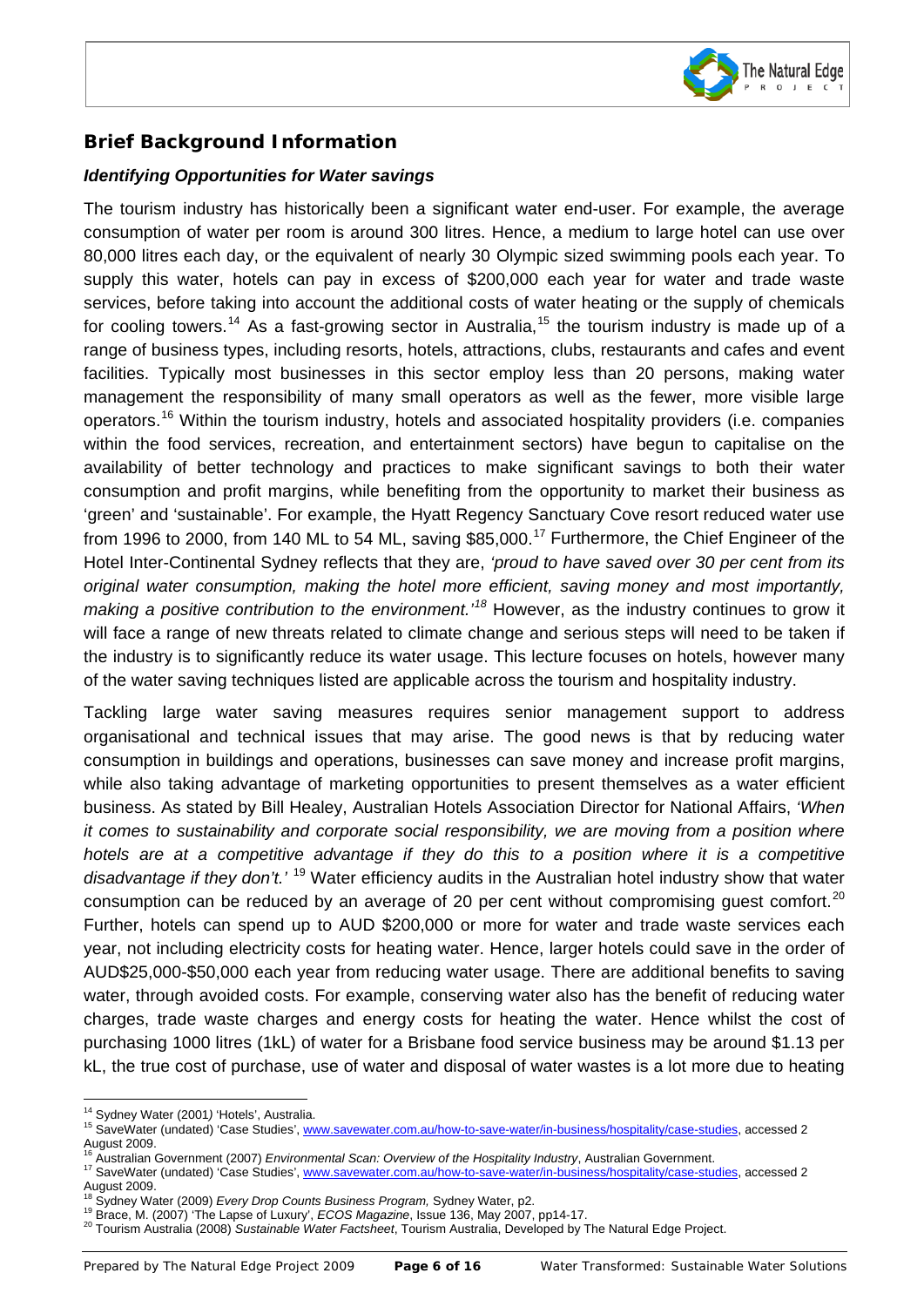

and water waste charges. The University of Queensland's UNEP Cleaner Production centre's work shows that the total cost for an average food and hospitality business for the purchase, heating and disposal of a kilolitre of water is 10 times the actual water supply costs of water, at around \$10.33 per kilolitre, comprising water supply (\$1.13/kL), heating (using an electric heater, to 60°C costs \$8.37/kL) and trade waste disposal costs (\$0.83/kL).

A formal 'water committee' may be an effective way to coordinate and lead water management programs, including personnel who influence decision making processes and understand the operation nature of the hotel, such as senior managers and facilities manager. This committee may also include those who understand how water is used in the hotel, and the particular uses and performances required. This might include facilities managers, maintenance staff, and general employees. Human resource staff can also assist with developing training programmes. In some cases, external consultants might be hired to provide specialist advice. $^{21}$  $^{21}$  $^{21}$  However before embarking on a water saving programme, it is necessary to understand how water is being used, and where, as each hotel or hospitality provider will be unique in its services and water consumption patterns. A water audit for the hotel can be as simple as using water bills to understand how much water is received (such as from mains water, rainwater and greywater reuse), when it is used (i.e. by month or smaller intervals depending on the tracking), and how it is discharged, such as through flows to the sewers, stormwater runoffs and additional losses from outside irrigation. To obtain more detailed information, an organisation might be fitted out for sub-metering (for example by building, or by floor of a building) to provide a better understanding of where the water is being used, and highlight where the greatest opportunities for savings might be found. Other considerations include use of alternative sources of water (i.e. rainwater and grey water), and how many of each type of water fixture are installed, as well as the number of each type of water using equipment and appliance.

The results of such an audit might produce data similar to those in Figure 4.1.1 below, which are based on the audits of many hotels. The data shows that major areas of water usage for hotels occurs in guest rooms, kitchens, laundries (if these are present), cooling towers (if present), public toilets, irrigation and swimming pools.<sup>[22](#page-6-1)</sup>



### **Figure 4.1.1** Major Areas of Water Usage – Hotels

Source: Sydney Water (2001)<sup>[23](#page-6-2)</sup>

#### *Implementing Water Saving Measures*

<span id="page-6-0"></span> $21$  Sustainability Victoria and the City of Melbourne (2007) 'WaterWise Hotel',

<span id="page-6-1"></span>

[www.smartwater.com.au/downloadDocs/WaterWiseHotelKit.pdf,](http://www.smartwater.com.au/downloadDocs/WaterWiseHotelKit.pdf) accessed 21 June 2009.<br><sup>22</sup> Sustainability Victoria and the City of Melbourne (2007) 'WaterWise Hotel',<br>www.smartwater.com.au/downloadDocs/WaterWiseHotelKit.pdf, ac

<span id="page-6-2"></span>www.smartwater.com.au/docs/minited.com/docs/wisehotelexit.pdf<br><sup>23</sup> Sydney Water (2001) *Save Water, Money & the Environment - Hotels, Australia,*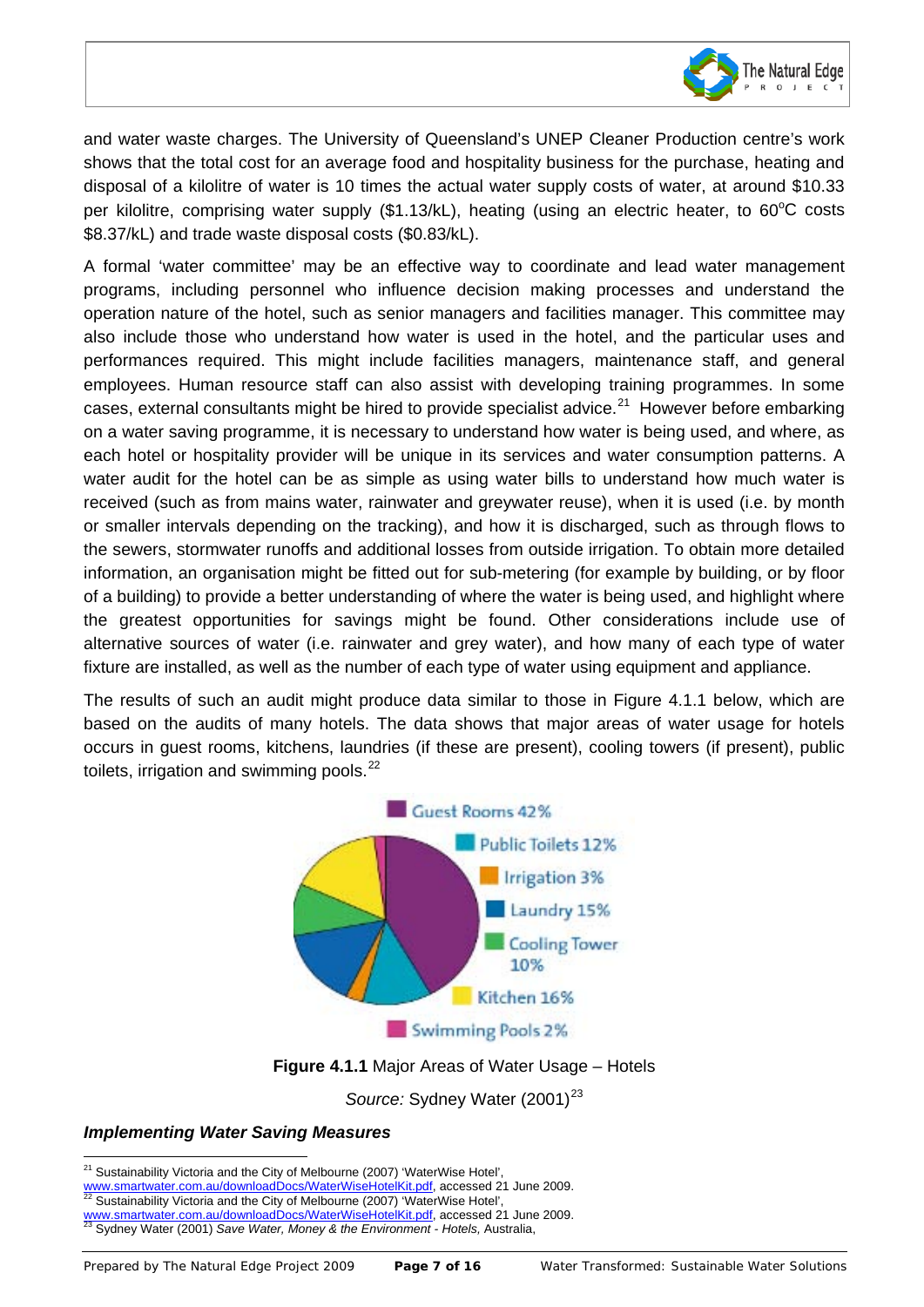

Once the main water using areas have been identified, a prioritised water management program can begin. There are many water efficiency measures which can be made with minimal investment or time. Others may require a greater investment, however by comparing the capital cost with the savings over time, these are likely to still be worthwhile investments. A number of key opportunities are discussed in the following paragraphs including installing water efficient showerheads and flow aerators in bathrooms, dual flush toilets and sensor operated urinals, maintaining cooling towers and limiting their bleed-off rates, using water efficient practices and equipment in the laundry, and water efficient landscaping and irrigation techniques. As mentioned below, the increased availability and acceptance of reclaimed water and rainwater also presents attractive opportunities to reduce potable water consumption and to make significant cost savings.

#### Bathrooms and Restrooms - Showers, Taps and Toilets

 $\overline{\phantom{a}}$ 

As summarised in Sydney Water's guide to water saving in hotels,  $24$  the majority of water (40-56 per cent) is typically used in guest rooms. Of this, around 56 per cent of the water is in the shower, with the toilet accounting for a further 25 percent, the basin 9 percent and cleaning 10 percent. A large portion of this water can be saved without compromising guest comfort, through the use of water efficient showerheads, dual flush toilets and aerators on taps. Table 4.1.1 shows the typical water savings which these measures can save, and shows how investing in water efficiency can provide a return on investment after as little as three years. Water savings can also be achieved through lowcost measures such as modifying the ball valve in toilet systems to reduce the flush volume, maintaining and replacing valves and ballcocks to ensure that cisterns aren't leaking, and replacing tap washers to stop leaks.<sup>[25](#page-7-1)</sup>

| Component      | <b>Best Practice</b>     | Existing<br>Usage        | Saving per room |         | Supply &                    |                                                | Payback           |
|----------------|--------------------------|--------------------------|-----------------|---------|-----------------------------|------------------------------------------------|-------------------|
|                |                          |                          | kL/ year        | \$/year | <b>Installation</b><br>Cost | <b>Description</b>                             | Period<br>(years) |
| <b>Showers</b> | $9$ L/min<br>(AAA Rated) | $15$ L/min               | 28              | \$100   | \$50-\$120                  | New showerhead, plus<br>option of flow control | $0.5 - 2$         |
| <b>Toilet</b>  | 6/3 dual flush           | 11 <sub>L</sub>          | 17              | \$30    | \$400                       | New pan and cistern                            | >5                |
| <b>Basin</b>   | $6$ L/min                | $12$ L/min               | 5.3             | 1\$5    | \$20-\$40                   | Flow control in spout or in<br>taps            | $1.3 - 2.6$       |
| Cleaning       | $\blacksquare$           | $\overline{\phantom{a}}$ | 3.7             | \$10    | 0                           | Typical saving                                 | $\mathbf 0$       |
| Total:         |                          |                          | 54              | \$155   | \$470-\$560                 | ٠                                              | $2.9 - 3.5$       |

#### **Table 4.1.1** Typical Water Savings per Guest Room of a Hotel

Source: Adapted from Sydney Water, 2001<sup>[26](#page-7-2)</sup>

Public amenities are another significant source of water consumption, for example using between 12 and 16 per cent of a hotel's total water usage. For urinals, an existing system can be made more water efficient by adjusting the fill level in the cistern to reduce the amount of water released with each flush, or by adjusting the solenoid valve operation or a movement sensor's programming to adjust the flushing regime, optimising both the frequency and flush volume to maintain an odour free environment with minimal water use. If the urinals are being replaced, then waterless urinals have been shown to save thousands of litres of water each year depending on usage. Otherwise, water

<span id="page-7-1"></span><span id="page-7-0"></span><sup>&</sup>lt;sup>24</sup> Sydney Water (2001) *Save Water, Money & the Environment - Hotels, Australia,*<br><sup>25</sup> Sustainability Victoria and the City of Melbourne (2007) 'WaterWise Hotel',<br>www.smartwater.com.au/downloadDocs/WaterWiseHotelKit.pdf,

<span id="page-7-2"></span>Sydney Water (2001) Save Water, Money & the Environment - Hotels, Australia,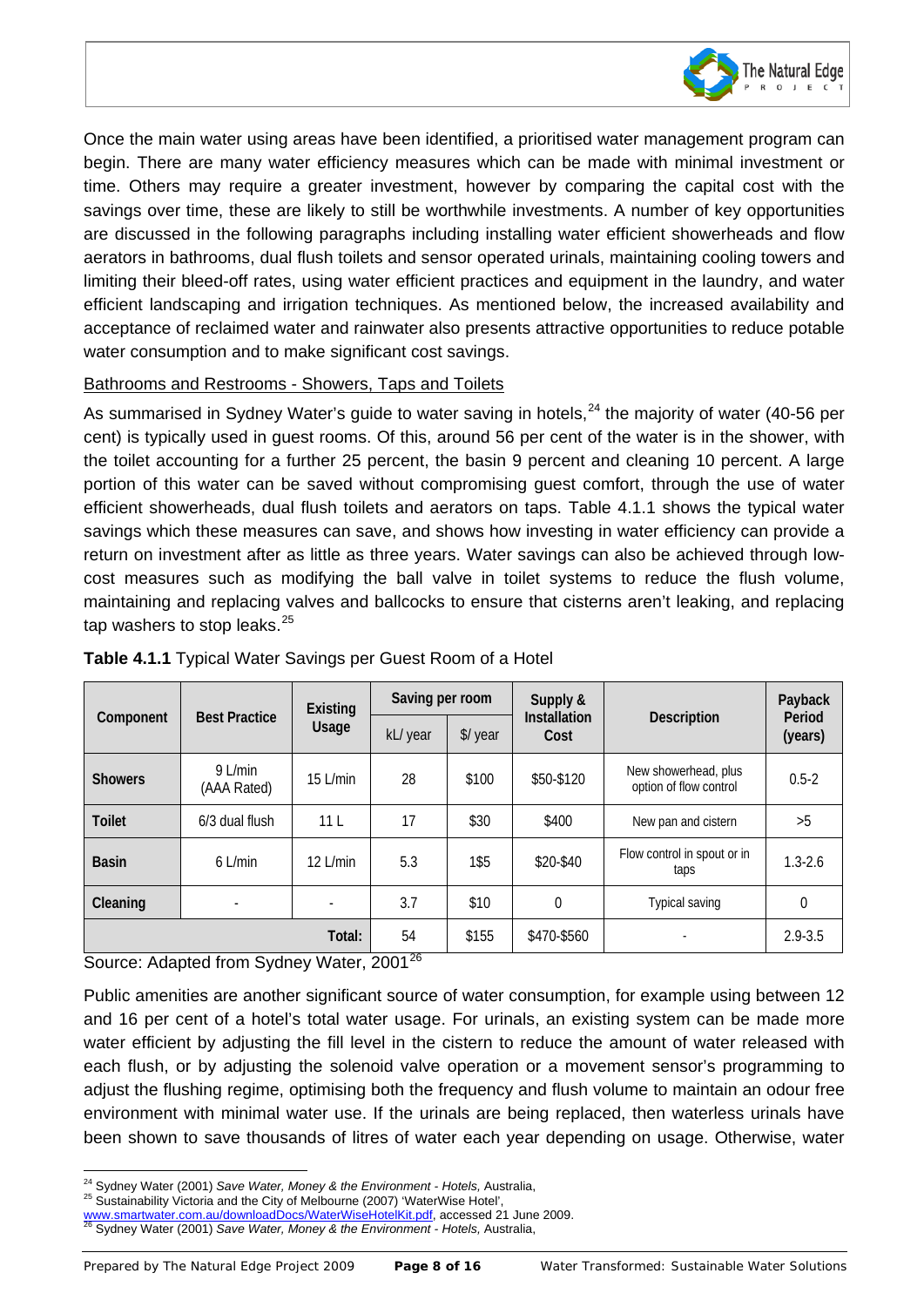

efficient models can reduce water usage, as can sensor operator urinals as opposed to cyclic flushing cisterns. However, these systems can be notoriously inefficient, particularly if not maintained. For example, one Sydney large hotel found that their door-activated sensor system was causing the 12 urinals in the public amenities to waste an estimated 6.2 ML per year, or nearly 17,000 L every day. By implementing additional automation controls on the urinals, they saved AUD\$12,000 each year.<sup>[27](#page-8-0)</sup> As with guest rooms, fitting flow aerators on hand basin taps and installing dual flush water efficient toilets can more than halve their water usage.<sup>[28](#page-8-1)</sup>

#### Heating, Ventilation and Air-Conditioning (HVAC) - Cooling Towers:

 $\overline{\phantom{a}}$ 

The majority of hotels now use cooling towers as part of their air-conditioning systems, which take advantage of the cooling effect of evaporating water to remove heat from water as it circulates through the HVAC chillers. In addition to consuming electricity such cooling towers can use anywhere between 10 and 25 per cent of a hotel's total water consumption. Water is lost due to evaporation and also due to the water misting and drifting away. Depending on the local climate and maintenance of these systems, they can waste more than the water wasted from all of the toilets, hand basins and showers combined. Further, due to evaporation, the remaining water tends to become concentrated in minerals and salts which can cause corrosion of equipment. Some systems accommodate this by circulating water through once, and others bleed a certain portion of the water continually and replace it with 'make-up' water. The use of acid treatment controllers and filters, and correct maintenance of the bleed off system by an experienced operator can ensure optimal water efficiency while still protecting the HVAC equipment. Installing a conductivity controller and pH controller can also directly measure the concentration of salts and minerals in the water to make sure it's only discharged as needed.<sup>[29](#page-8-2)</sup> Installing a conductivity controller can cost less than AUD\$1,500 for an average sized cooling tower, and return savings of over \$800 a year.<sup>[30](#page-8-3)</sup> There are many other technical innovations which can reduce the amount of water used by the cooling tower, however these will have a minimal impact if not coupled with adequate education and training for the maintenance crew and operators. Some buildings use rain water, or mine sewers, for water for their cooling towers as an alternative to mains water, as outlined in Lecture 2.4.

#### Laundry Services – Washing Machines and Rinse Water:

Laundries can be big water users in many hotels, and for those without internal laundries, their laundering contractors can be responsible for considerable water use on their behalf. One of the simplest ways to reduce water consumption in the laundry can be through educating guests to minimise their requirements for fresh towels and linen. This requires virtually no investment, and can more than halve washing requirements. Making sure that rooms have adequate space for hanging towels so that they will dry between uses, and a note to guests encouraging their collaboration in water saving efforts can ensure greater success with this method.<sup>[31](#page-8-4)</sup> Within the laundry, many existing washing machines can be retrofitted with a tank which can store rinsing water from load, to use for the pre-rinse of the next load, and this can reduce consumption by as much as 30 per cent. Continuous-batch washing machines are also available which use 70 per cent less water than

<span id="page-8-0"></span><sup>&</sup>lt;sup>27</sup> Svdnev Water (2001) 'Save Water, Money & the Environment', Australia,

<span id="page-8-1"></span><sup>&</sup>lt;sup>28</sup> Sustainability Victoria and the City of Melbourne (2007) 'WaterWise Hotel',

[www.smartwater.com.au/downloadDocs/WaterWiseHotelKit.pdf,](http://www.smartwater.com.au/downloadDocs/WaterWiseHotelKit.pdf) accessed 21 June 2009; Sydney Water (2001) *Save Water, Money & the Environment - Hotels,* Au`stralia[, www.sydneywater.com.au/Publications/FactSheets/SavingWaterHotels.pdf#Page=1, accessed 21 June](http://www.sydneywater.com.au/Publications/FactSheets/SavingWaterHotels.pdf#Page=1,  accessed 25 August 2009.  )   $\frac{2009}{29}$ .

<span id="page-8-2"></span><sup>29</sup> US Dept of Energy (2009) *Best Management Practice: Cooling Tower Management,* Energy Efficiency and Renewable Energy, [www1.eere.energy.gov/femp/program/waterefficiency\\_bmp10.html,](http://www1.eere.energy.gov/femp/program/waterefficiency_bmp10.html) accessed 21 August 2009.<br><sup>30</sup> US Alliance for Water Efficiency (2009) 'Hotels and Motels Introduction', Chicago,

<span id="page-8-4"></span><span id="page-8-3"></span>ww.allianceforwaterefficiency.org/hotels\_and\_motels.aspx, accessed 21 August 2009.<br>Alliance for Water Efficiency (2009) 'Hotels and Motels Introduction', Chicago,

[www.allianceforwaterefficiency.org/hotels\\_and\\_motels.aspx,](http://www.allianceforwaterefficiency.org/hotels_and_motels.aspx) accessed 21 August 2009.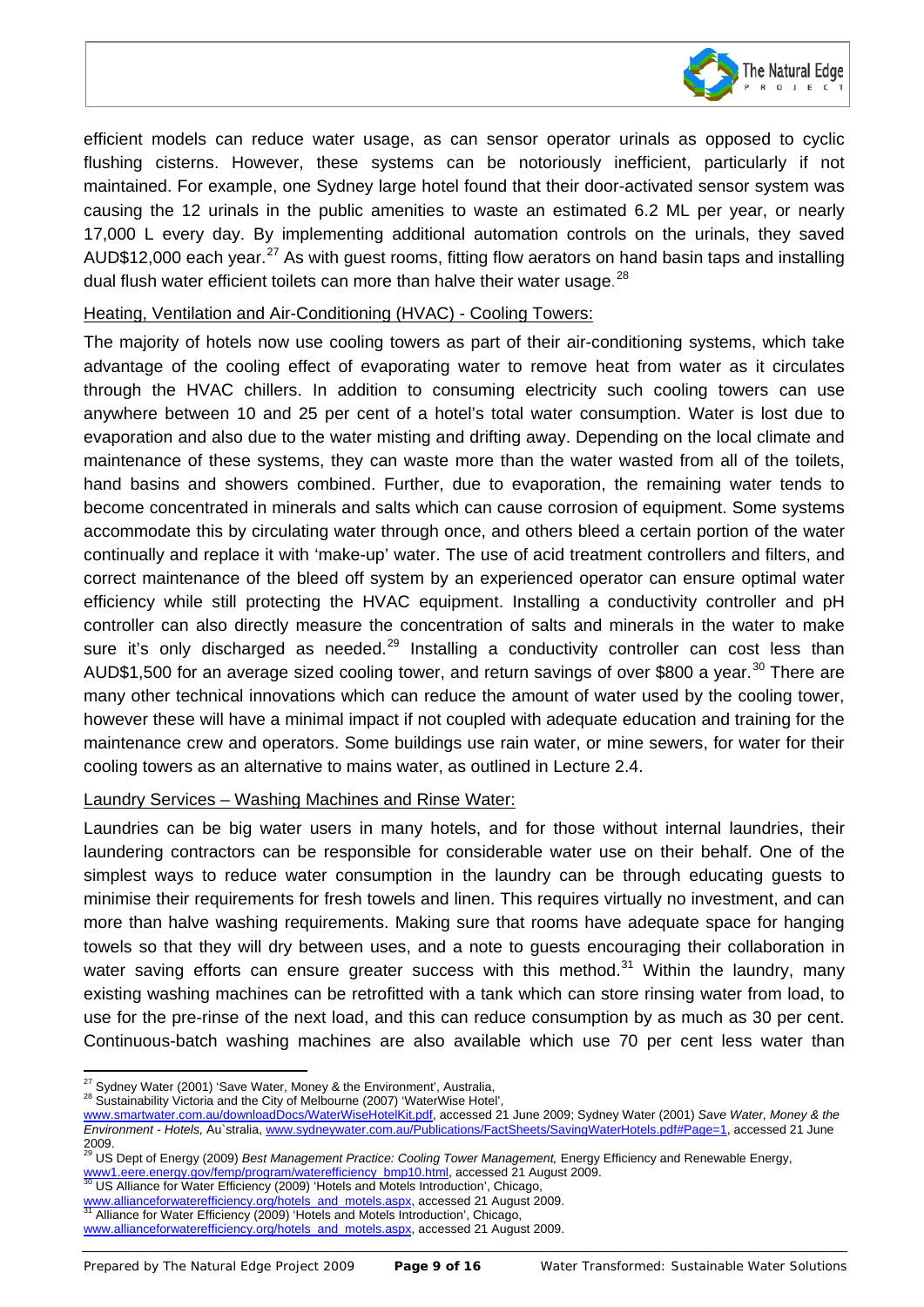

regular washer-extractor washing machines, while also cutting labour costs. If new machines are being purchased, then water efficiency models are now available which use significantly less water than older versions. For example, a AAA rated front loading machine will use up to 60 per cent less water than a standard top loader, and is also quieter and can be stacked to save space. Operational changes in the laundry can also minimise water, such as by only washing full loads, and switching off the steam supply to equipment when not in use. $32$ 

#### Landscaping:

 $\overline{\phantom{a}}$ 

Many facilities incorporate golf courses and landscaped gardens which can require vast amounts of irrigation. There are many ways to minimise water consumption in landscaping by as much as 30-50 per cent, which can also reduce the maintenance workload. These include:

- Installing a water meter on automated systems which can alert staff to leaks or problems in the system before they become apparent in plant health.
- Selecting drought resistant plants, grasses and organising gardens to clump plants together which have similar watering needs, can minimise water usage and allow for a simpler and more efficient watering schedule. Many native plants are well suited to minimal watering, and are more likely to attract birdlife. Mowing more frequently but removing less of the leaf will encourage the grass to develop deeper roots and minimise the amount that it dries out. Leaving the clippings on the lawn can also help to retain moisture when the weather is particularly dry.
- Mulching garden beds to reduce evaporation by up to 70 per cent, and also to keep weeds at bay while aerating the soil. Adding water crystals can improve the landscaped gardens' capacity to hold water and minimise runoff.
- Installing a drip irrigation system to ensure that plants receive water where they need it most  $-$  in their roots – and which can allow for electronic controllers to be set to automatically water the gardens. These can also be fitted with rain or moisture sensors which will switch off the system when it's not needed, and allow for watering zones, to allow for the different watering needs of various plants. Drip irrigators also enable grey water, or recycled water, to be used in gardens, and reduces water loss from evaporation and drift.
- If sprinklers are being used, their nozzles should be inspected to make sure they're not clogged, and they should be placed to make sure their water isn't going to a road or footpath. Evaporation and drift can be reduced by avoiding watering when there are higher winds, and watering early in the morning or in the evening can reduce the amount of water needed by around 25 per cent.
- Using alternative sources of water for irrigation such as rainwater, recycled water, filter backwash water from a pool, cooling tower effluent, or grey water from the hotel itself.

<span id="page-9-0"></span>Sustainability Victoria and the City of Melbourne (2007) 'WaterWise Hotel',

[www.smartwater.com.au/downloadDocs/WaterWiseHotelKit.pdf,](http://www.smartwater.com.au/downloadDocs/WaterWiseHotelKit.pdf) accessed 21 June 2009.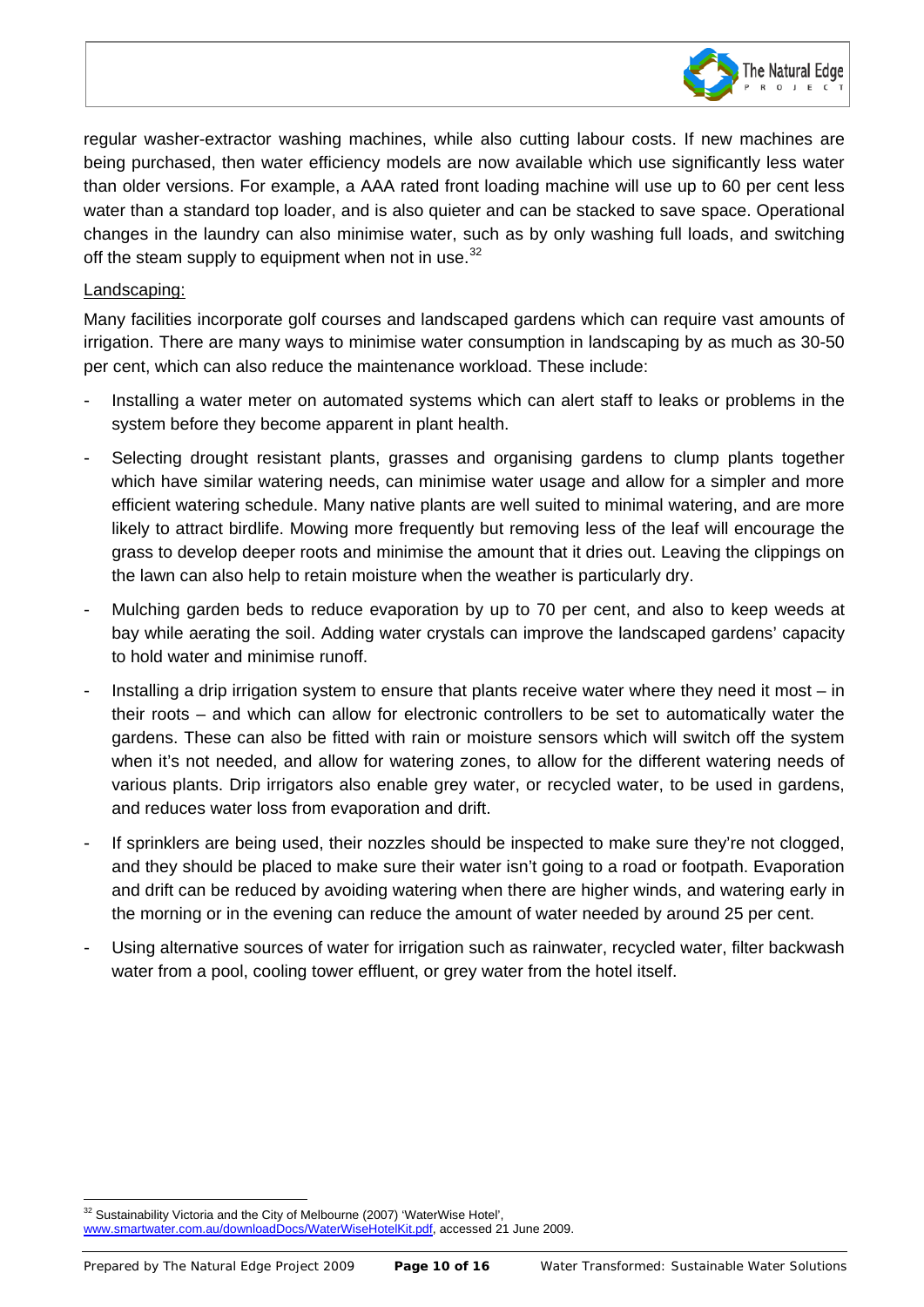

#### Pools:

 $\overline{\phantom{a}}$ 

Pools can also be responsible for consuming vast quantities of water, however with good maintenance and attention, this can be kept to a minimum. Evaporation can be limited by using a pool cover if the pool is not in use, and will also save energy in heated pools and reduce the need for chemicals. Insulated covers for spa pools and swimming pools reduce evaporation and can save 200 litres per day for larger pools in hot climates.<sup>[33](#page-10-0)</sup> Losses due to splashing can also be reduced by lowering the water level slightly, and drainage barriers around the pool can collect overflows and splashes and direct them back to the pool. Monitoring the filter back-wash schedule can provide opportunities for reducing this amount without compromising its effectiveness, while filtered backwash water can be used to water lawns and gardens to reduce irrigation demands. Some filters actually don't need to be backwashed at all - cleaning a filter by hand can be more effective and save water. Installing and regularly checking and check-meter on the inlet to the pool can alert maintenance staff if the pool has a leak or is using an excessive amount of water. Properly maintaining the levels of chemicals in the pool also reduces the need to drain the pool or dilute its water in the event of too little, or too much chemical. If the pool has a water feature such as a fountain or waterfall, turning this off when guests are not around (for example using a motion-sensor) can save water by reducing aeration and evaporation. Similarly, lowering the temperature of heated pools and spas will minimise evaporation while also saving on energy. **[34](#page-10-1)**

#### Kitchens and Catering:

In kitchens water is consumed in many areas from washing food during preparation, to thawing food and cleaning dishes. As Barry Haughton, a well-respected UK chef points out, there is significant potential to save water in the kitchen as until recently few chefs have often been simply unaware that their practices are wasting water, '*In almost all restaurants in the developed world, chefs cook vegetables until they are almost done and then stop them cooking using running water or ice. Then they refresh them with boiling water when they're ready to serve. But there's no awareness at all that this wastes lots of energy and water - commodities that are becoming increasingly precious. For years, I've taken my veg out of the pan about 50 seconds before they're done - they carry on cooking and are ready when they get to the table. It's really simple'*. [35](#page-10-2) The largest consumers of water are usually the commercial dishwashers and Pre-Rinse Spray Valves (PRSVs) as discussed in the following bullet points.[36](#page-10-3)

- *Commercial Dishwashers:* The amount of energy used by commercial dishwashers is closely related to the amount of water used, so demands for greater energy efficiency have resulted in manufacturers developing significantly more water-efficient models. According to the US Alliance for Water Efficiency, '*In the late 1990s, NSF International (the listing agency for such machines) showed that the most efficient dishwashers used 4.56 litres of water per rack. Today, machines are available at well below 3.8 litres per rack'. [37](#page-10-4)* The US Alliance for Water Efficiency also

<span id="page-10-1"></span>

<sup>33</sup> Scenic Rim Regional Council (undated) 'Water Conservation'*,* Queensland, Australia,

<span id="page-10-0"></span>[www.scenicrim.qld.gov.au/environment/waterConservation.shtml,](http://www.scenicrim.qld.gov.au/environment/waterConservation.shtml) accessed 25 August 2009.<br><sup>34</sup> Sustainability Victoria and the City of Melbourne (2007) 'WaterWise Hotel',

[www.smartwater.com.au/downloadDocs/WaterWiseHotelKit.pdf,](http://www.smartwater.com.au/downloadDocs/WaterWiseHotelKit.pdf) accessed 21 June 2009; Alliance for Water Efficiency (2009) 'Swimming Pool and Spa Introduction', Chicago, www.allianceforwaterefficiency.org/Swimming\_Pool\_and\_Spa\_Introduction.aspx, accessed 21 June 2009.

<span id="page-10-2"></span><sup>&</sup>lt;sup>3</sup> Cookson, R. (2006) 'The Eco-Eatery', *The Independent*, 18 May 2006, <u>www.independent.co.uk/environment/green-living/the-eco-eatery-</u><br>78687.html. accessed 4 May 2009.

<span id="page-10-3"></span><sup>478667.</sup>html, accessed 4 May 2009.<br><sup>36</sup> US Alliance for Water Efficiency (undated) 'Commercial Food Service Introduction', Chicago,

ww.allianceforwaterefficiency.org/Commercial\_Food\_Service\_Introduction.aspx, accessed 21 August 2009. US Alliance for Water Efficiency (undated) 'Commercial Food Service Introduction', Chicago,

<span id="page-10-4"></span>

[www.allianceforwaterefficiency.org/Commercial\\_Food\\_Service\\_Introduction.aspx,](http://www.allianceforwaterefficiency.org/Commercial_Food_Service_Introduction.aspx) accessed 21 August 2009.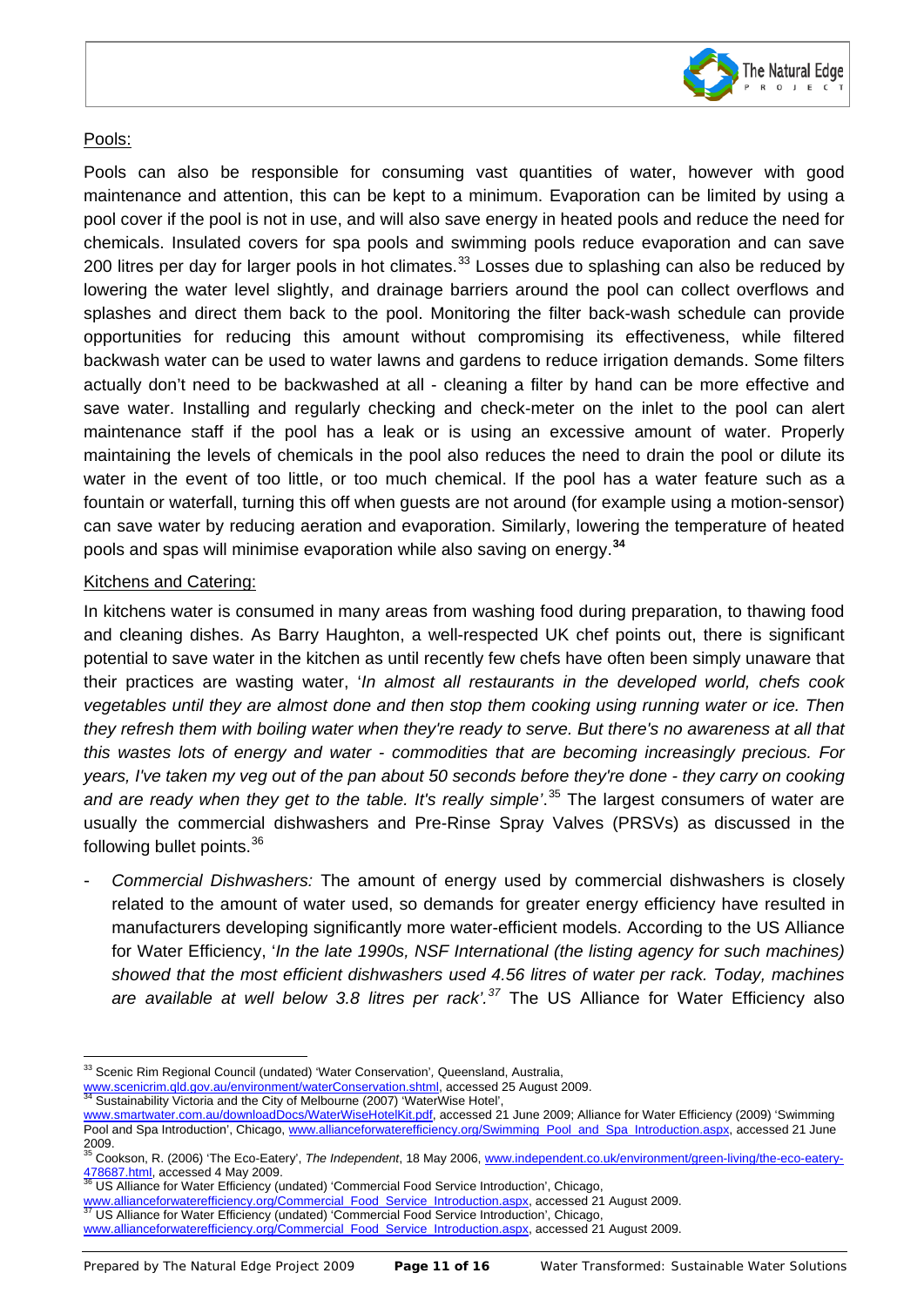

provides an excel spreadsheet showing that commercial models are achieving 1.9-2.0 litres of water per rack.<sup>[38](#page-11-0)</sup>

 $\overline{\phantom{a}}$ 

- *Commercial Pre-Rinse Spray Valves (PRSVs):* A pre-rinse spray valve uses a blast of water to rinse off large food particles from plates before loading them into a dishwasher, typically consuming about 30 per cent of all water used in the kitchen. Standard-flow spray valves which flow at 11 L/min or more can be replaced with valves that use 6.0 L/min or less, with replacement spray valves costing less than US\$50 each with a useful life averaging about five years.<sup>[39](#page-11-1)</sup> These efficient units can save the average small to medium food service operator as much as 570 litres of hot water per day and US\$1,000 throughout the course of a year, which has electricity saving implications as well. These low-flow units can also improve the washing process, where the smaller nozzle openings result in higher water velocity and more effective spray patterns than the standard flow spray valves.
- *Connectionless/Boilerless Food Steamers:* Steaming food is a major part of cooking in any commercial restaurant. There are now commercially available boilerless food steamers. The US Food Service Technology Centre (FSTC) have undertaken studies compare their performance. The study confirmed that the relatively new boilerless food steamers yield significant water use reductions through the elimination of condensate-cooling water.<sup>[40](#page-11-2)</sup> These new steamers are also more energy efficient and for this reason some US energy utilities offer rebates for their purchase. Boilerless steamers are recognised by the US EPA in their Energy Star qualified commercial products.
- *Commercial Ice-Makers:* There is significant variation in water and energy usage amongst commercial ice-makers. There are two main types of commercial ice makers: air and watercooled machines. Water cooled ice-making machines can use ten times the amount of water which an air-cooled machine would. In a day, this can amount to 600 litres of water just for cooling, or more than half of the total water used by the machine. [41](#page-11-3) Studies show that air-cooled machines are also the best choice for energy efficiency, making their operation overall more economical (see Lecture 4.2).<sup>[42](#page-11-4)</sup>
- *Sinks and Basins:* Flow control regulators or tap aerators fitted to existing tapware, or new water saving fixtures and fittings, such as AAA-rated tapware and pre-wash spray rinse units, can half water usage and save money as the below table shows.<sup>[43](#page-11-5)</sup>

[www.allianceforwaterefficiency.org/Commercial\\_Food\\_Service\\_Introduction.aspx,](http://www.allianceforwaterefficiency.org/Commercial_Food_Service_Introduction.aspx) accessed 15 October 2009.<br><sup>3</sup> Ethic Communities Council of NSW Inc. (undated) *Save Water and Save Money in Asian Restaurant Kitchens*,

<span id="page-11-0"></span><sup>&</sup>lt;sup>38</sup> US Alliance for Water Efficiency (2006) 'Commercial Dishwashers - Water Use and Specifications', Chicago, [www.allianceforwaterefficiency.org/Commercial\\_Food\\_Service\\_Introduction.aspx,](http://www.allianceforwaterefficiency.org/Commercial_Food_Service_Introduction.aspx) accessed 22 August 2009.<br><sup>39</sup> Alliance for Water Efficiency (2009) 'Hotels and Motels Introduction', Chicago,

<span id="page-11-2"></span><span id="page-11-1"></span>[www.allianceforwaterefficiency.org/hotels\\_and\\_motels.aspx,](http://www.allianceforwaterefficiency.org/hotels_and_motels.aspx) accessed 21 August 2009.<br><sup>40</sup> Karas, A., Kong, V. and Fisher, D. (2005) *Evaluating the Water Savings Potential of Commercial 'Connectionless' Food Steamers*.<br>Fish Fisher Nickel Inc., www.allianceforwaterefficiency.org/CommercialToomas.commercial<br><sup>41</sup> Sustainability Victoria and the City of Melbourne (2007) 'WaterWise Hotel',<br>www.smartwater.com.au/downloadDocs/WaterWiseHotelKit.pdf,

<span id="page-11-3"></span>

<span id="page-11-4"></span>www.smartwater.com.au/downloadDocs/water.com/metal/wise-reserved 21 June 2009. 42 Fisher-Nickel Inc. (2007) *A Field Study to Characterize Water and Energy Use of Commercial Ice Machines and Quantify Saving Commercial inc Potential*[, www.allianceforwaterefficiency.org/Commercial\\_Food\\_Service\\_Introduction.aspx,](http://www.allianceforwaterefficiency.org/Commercial_Food_Service_Introduction.aspx) accessed 15 August 2009; Ferstrom, G. (2004) *Analysis of Standards Options For Commercial Packaged Refrigerators, Freezers, Refrigerator-Freezers and Ice Makers*, [www.allianceforwaterefficiency.org/Commercial\\_Food\\_Service\\_Introduction.aspx,](http://www.allianceforwaterefficiency.org/Commercial_Food_Service_Introduction.aspx) accessed 15 August 2009; FSTC (2004) 'Ice Maker Efficiency Comparison', [www.allianceforwaterefficiency.org/Commercial\\_Food\\_Service\\_Introduction.aspx,](http://www.allianceforwaterefficiency.org/Commercial_Food_Service_Introduction.aspx) accessed 15 August 2009; CEE (2006) *Commercial Ice-Cube Machine Specifications,* [www.allianceforwaterefficiency.org/Commercial\\_Food\\_Service\\_Introduction.aspx,](http://www.allianceforwaterefficiency.org/Commercial_Food_Service_Introduction.aspx) accessed 15 August 2009; Koeller and Company (2008) *PBMP - Commercial Ice Machines,*

<span id="page-11-5"></span>[www.eccnsw.org.au/htm/assets/pdf/SavingWater\\_English.pdf,](http://www.eccnsw.org.au/htm/assets/pdf/SavingWater_English.pdf) accessed 25 August 2009.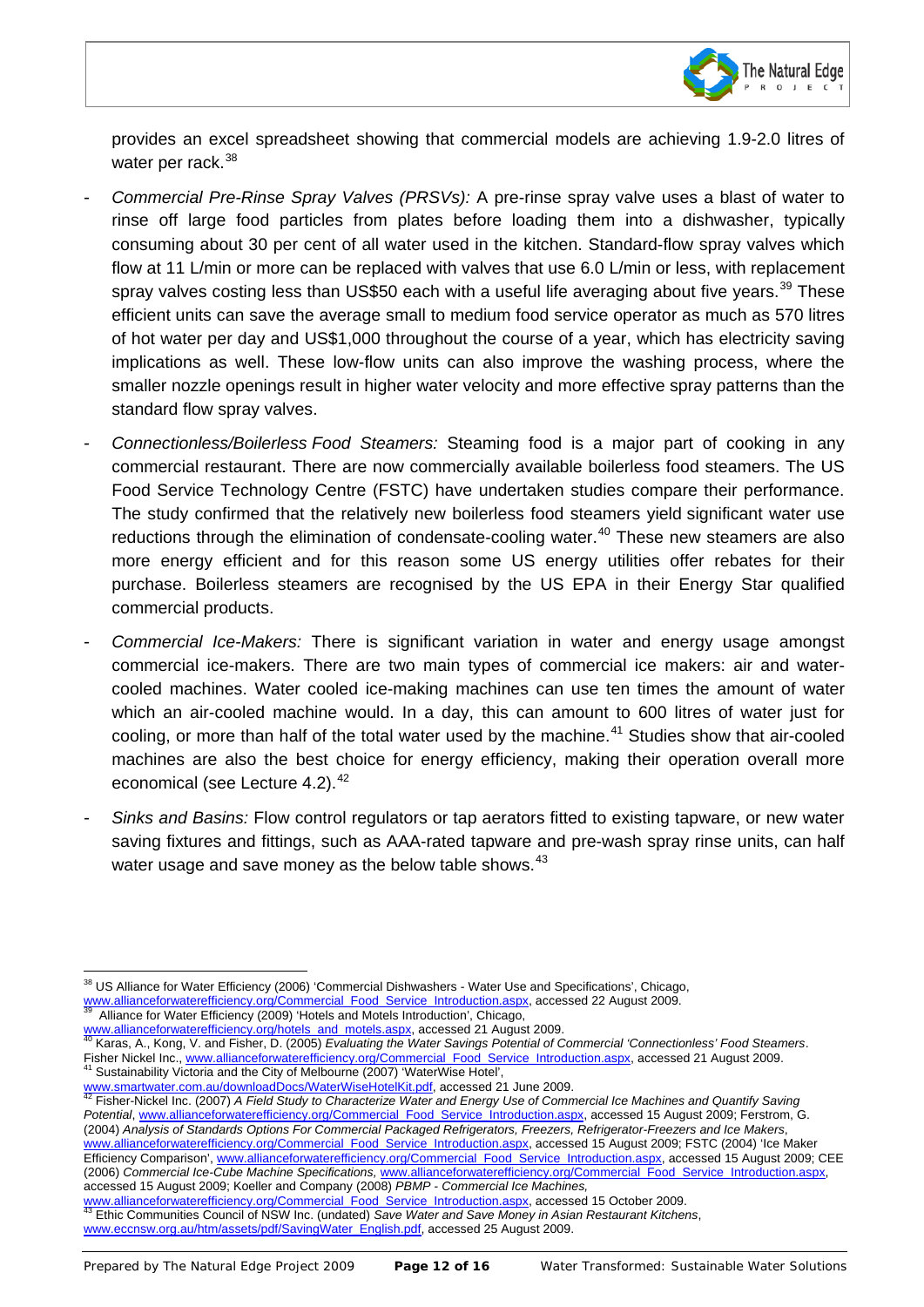

| Component     | <b>Best</b><br>Practice | Existing<br>Use | Saving per fixture |           | Purchase     | Payback     |
|---------------|-------------------------|-----------------|--------------------|-----------|--------------|-------------|
|               |                         |                 | kL/year            | \$/Year   | Installation | period      |
|               |                         |                 |                    |           | $cost($ \$)  | 'yrs)       |
| <b>Sinks</b>  | $12$ L/min              | $25$ L/min      | 40                 | 122       | 40           | 0.4         |
| <b>Basins</b> | $6$ L/min               | $12$ L/min      | $6 - 9$            | $17 - 26$ | 40           | $1.5 - 2.3$ |

|  |  | Table 4.1.2: Typical water and cost savings for best practice measures in restaurants |
|--|--|---------------------------------------------------------------------------------------|
|  |  |                                                                                       |

Source: Ethnic Communities Council of NSW [44](#page-12-0)

 $\overline{\phantom{a}}$ 

- *Behaviour Change:* Water can also be saved through simple behaviour changes such as sweeping or mopping floors instead of hosing them down with water, and by using full loads in the kitchen washing machines and operating dishwashers on the economy cycle. Further, microwaves can be used to thaw food or frozen food can be placed in a refrigerator to thaw overnight, rather than using running water to thaw. [45](#page-12-1)

#### *Reducing Reliance on Mains Water - Alternative Water Options*

*Reclaimed Water (Grey Water):* Making use of reclaimed water is an increasingly popular way to reduce the volume and therefore cost of potable (mains) water. There are many opportunities for using reclaimed water in hotels depending on the local and state government legislation for water reuse, including for irrigating gardens and golf courses, in cooling towers and for toilet flushing and urinals. As it can be very expensive to retrofit an existing hotel with pipes to supply reclaimed water, such options are important to consider during the design and construction phase of new buildings, or potentially as a part of other large renovations, where the cost is estimated to add less than 15 per cent to the total cost of the plumbing system.

*Rain Water and Storm Water:* Another way to reduce potable water use is to collect and store rainwater (i.e. through above or below ground rainwater tanks), or stormwater (i.e. through retention basins or underground reservoirs) to then irrigate the hotel grounds or use for activities such as toilet flushing, outdoor cleaning and laundry services. In addition to being a very visible sign of the hotel's dedication to water sustainability, rainwater and stormwater reuse has several advantages including reducing the costs of purchasing potable water, mitigating the risk of flooding on the hotel grounds, reducing the load on the frequently overtaxed stormwater system, and reducing the amount of runoff of pollutants from the hotel grounds such as fertilisers, herbicides, pesticides and automobile fluids.

#### *Case Studies – Inter-Continental (Sydney) and the Sofitel (Brisbane)*

The following examples show how it is possible to make large financial savings through water efficiency, while still providing first class service to hotel guests.

The Inter-Continental has been internationally recognised as a leading 'green hotel' and is often used as a case study for best practice, being one of the first establishments to take water efficiency seriously in 1987, and has found many ways to reduce their water consumption. From the initial step of installing water restrictors in bathrooms, restrictors have since been installed in the kitchens, sensors have been installed in urinals and a water reclamation unit has been

<span id="page-12-0"></span><sup>44</sup> Ethic Communities Council of NSW Inc. (undated) *Save Water and Save Money in Asian Restaurant Kitchens*,

<span id="page-12-1"></span>

ww.eccnsw.org.au/htm/assets/pdf/SavingWater\_English.pdf, accessed 25 August 2009.<br>Ethic Communities Council of NSW Inc. (undated) Save Water and Save Money in Asian Restaurant Kitchens, [www.eccnsw.org.au/htm/assets/pdf/SavingWater\\_English.pdf,](http://www.eccnsw.org.au/htm/assets/pdf/SavingWater_English.pdf) accessed 25 August 2009.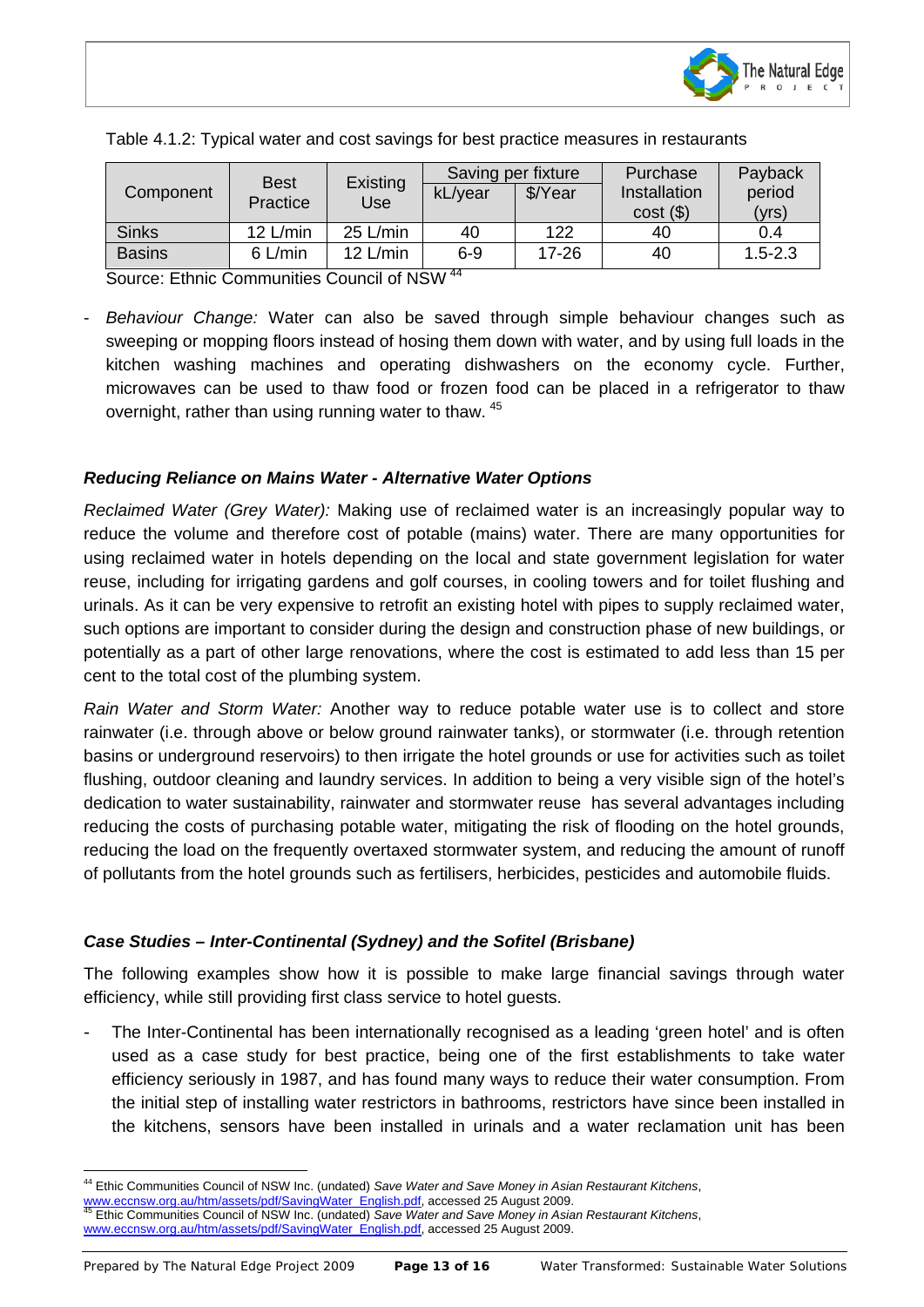

installed in the laundry. All together these initiatives have reduced the hotel's consumption by around 30 per cent. By installing water meters throughout the building, they have been able to monitor and charge each department for their water usage, ensuring the motivation for water efficiency is shared with all of the staff. Andy Goonesekera, the Chief Engineer, notes the pay back period has been longer for their hotel as so many systems had to be retrofitted. In contrast, newer hotels can incorporate water saving measures into design from the outset, resulting in more substantial savings with quicker pay back periods.

- Brisbane's Sofitel Hotel has also capitalised upon the business opportunity of water efficiency, saving almost \$30,000 each year on potable water and trade waste charges, not including the associated savings in electricity for water heating and chemicals for the cooling tower. Their previous efficiency measures had reduced their yearly water consumption by almost 18 ML through a combination of many strategies, and the hotel is expecting to increase this to 27 ML with newer measures. Some water saving strategies at the Sofitel include recycling discharge water from the laundry's dry cleaning machine in the cooling tower system and installing controls in the cooling tower to optimise the bleed rate and filtering the cooling tower water to allow it to be used for longer. It collects and uses rainwater to top up the swimming pool and cooling tower The hotel also has also installed sub-meters throughout the hotel to measure water use and has a programme to inspect and fix leaks. ,
- The Regional Municipality of Waterloo, Ontario undertook a study in 2005 to measure water savings from PRSV retrofits in 10 commercial restaurants. The study showed that pre-rinse spray valves saved approximately 245 litres per valve per day. This unit savings level is approximately three times greater than the units savings related to toilet replacement programs. Total savings for the participant over the 5-year life of the valve is approximately US\$1,500 when water, wastewater, and energy costs are included. The cost of each valve is approximately US\$60.<sup>[46](#page-13-0)</sup> A similar study in Calgary, Alberta, again measuring water savings at 10 installation locations found that 358 litres per valve per day could be saved a pre-rinse spray valve replacement program saved approximately. Total average savings over the 5-year life of the valve is estimated as US\$1,400 - \$1,800 when water, wastewater, and energy costs are included. The installed cost of each valve was around US\$150 or less.<sup>[47](#page-13-1)</sup>

<span id="page-13-1"></span><span id="page-13-0"></span><sup>46</sup> Veritec Consulting (2005) *Region of Waterloo Pre-Rinse Spray Valve Pilot Study*, Veritec Consulting Inc, [www.allianceforwaterefficiency.org/Commercial\\_Food\\_Service\\_Introduction.aspx,](http://www.allianceforwaterefficiency.org/Commercial_Food_Service_Introduction.aspx) accessed 21 August 2009. <sup>47</sup> Veritec Consulting (2005) *Region of Waterloo Pre-Rinse Spray Valve Pilot Study*, Veritec Consulting Inc, [www.allianceforwaterefficiency.org/Commercial\\_Food\\_Service\\_Introduction.aspx,](http://www.allianceforwaterefficiency.org/Commercial_Food_Service_Introduction.aspx) accessed 21 August 2009.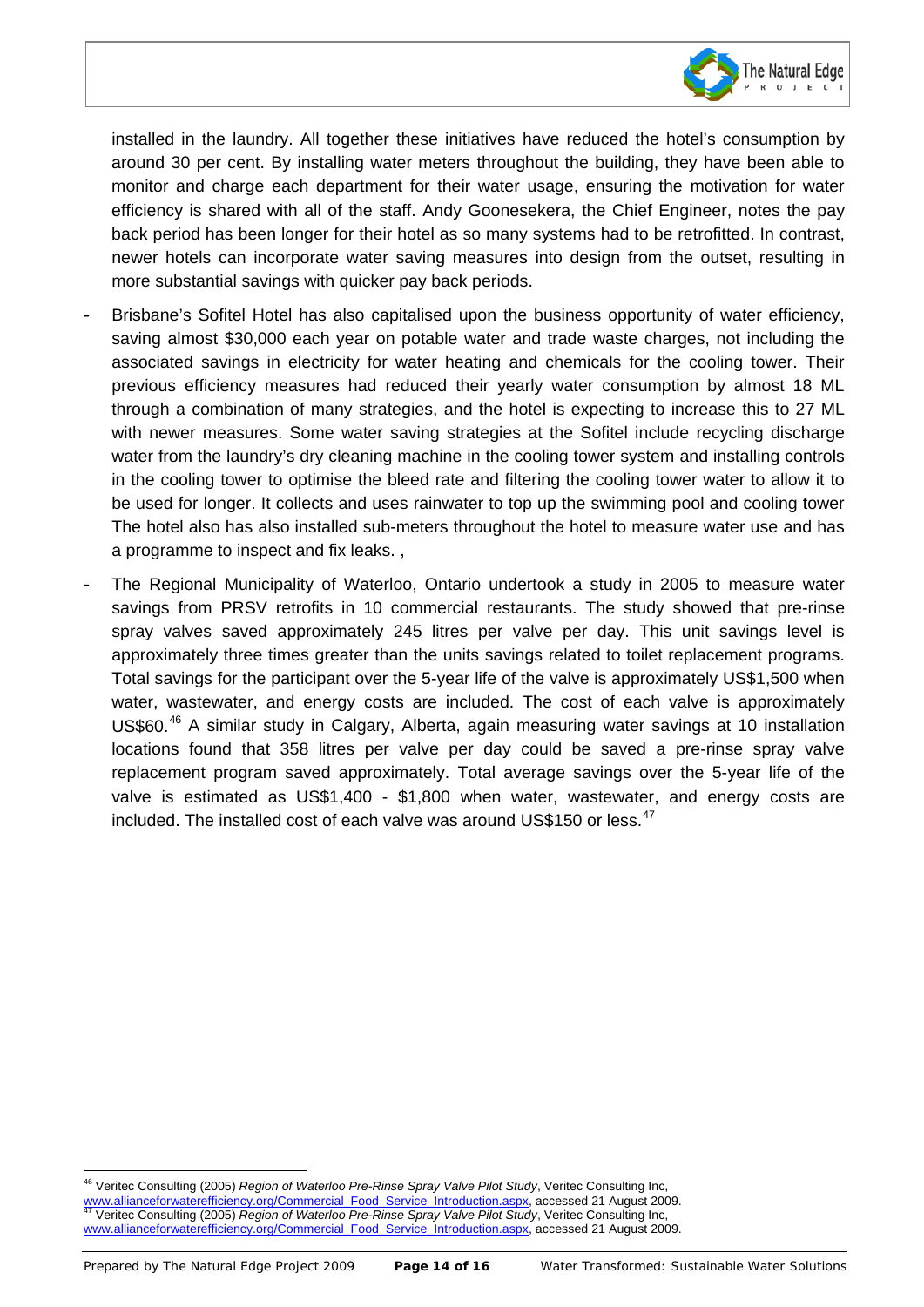

# **Checklists**

 $\overline{\phantom{a}}$ 

Ecotourism Australia (2008) 'Ecocertification Program', [www.ecotourism.org.au/eco\\_certification.asp,](http://www.ecotourism.org.au/eco_certification.asp) accessed 10 October 2009.

Greenglobe (undated) 'Green Globe Certification', [www.ec3global.com/products-programs/green](http://www.ec3global.com/products-programs/green-globe/for-companies/benefits/Default.aspx)[globe/for-companies/benefits/Default.aspx,](http://www.ec3global.com/products-programs/green-globe/for-companies/benefits/Default.aspx) accessed 10 October 2009.

Sustainability Victoria and the City of Melbourne (2007) *WaterWise Hotel.* Sustainability Victoria and the City of Melbourne. Available at

[http://www.melbourne.vic.gov.au/rsrc/EnvironmentalSustainability/Water\\_Wise\\_Hotels\\_Toolkit\\_-](http://www.melbourne.vic.gov.au/rsrc/EnvironmentalSustainability/Water_Wise_Hotels_Toolkit_-_Savings_in_the_City.PDF) Savings\_in\_the\_City.PDF accessed 17 October 2009

Tourism Australia (undated) 'Sustainability Toolkit and Resources – Water Fact Sheet', developed by The Natural Edge Project,

[www.tourism.australia.com/content/About%20Us/sustainable\\_tourism/fact%20\\_sheets/TACA4047\\_](http://www.tourism.australia.com/content/About%20Us/sustainable_tourism/fact%20_sheets/TACA4047_Water%20Fact%20Sheet.pdf) [Water%20Fact%20Sheet.pdf,](http://www.tourism.australia.com/content/About%20Us/sustainable_tourism/fact%20_sheets/TACA4047_Water%20Fact%20Sheet.pdf) accessed 10 October 2009.

Tourism Australia (undated) 'Sustainable Tourism', [www.tourism.australia.com/AboutUs.asp?lang=EN&sub=0303,](http://www.tourism.australia.com/AboutUs.asp?lang=EN&sub=0303) accessed 10 October 2009.

# **Key References**

Sydney Water (2009) *Waterless Woks: Factsheet,*

[http://www.sydneywater.com.au/Publications/FactSheets/Wok\\_stove\\_fact\\_sheet.pdf,](http://www.sydneywater.com.au/Publications/FactSheets/Wok_stove_fact_sheet.pdf) accessed 17 October 2009.

Sydney Water (undated) 'Water Savings in Hotels', [http://www.sydneywater.com.au/Publications/FactSheets/SavingWaterHotels.pdf,](http://www.sydneywater.com.au/Publications/FactSheets/SavingWaterHotels.pdf) accessed 17 October 2009.

The Natural Edge Project (2008) *Sustainable Water Factsheet*, Tourism Australia, [www.tourism.australia.com/content/About%20Us/sustainable\\_tourism/fact%20\\_sheets/TACA4047\\_](http://www.tourism.australia.com/content/About%20Us/sustainable_tourism/fact%20_sheets/TACA4047_Water%20Fact%20Sheet.pdf) [Water%20Fact%20Sheet.pdf,](http://www.tourism.australia.com/content/About%20Us/sustainable_tourism/fact%20_sheets/TACA4047_Water%20Fact%20Sheet.pdf) accessed 21 June 2009.

The Department of Environment, Water, Heritage and the Arts (DEWHA) (2007) *Water Efficiency Guide: Office and Public Buildings,*  [www.environment.gov.au/settlements/publications/government/water-efficiency-guide.html](http://www.environment.gov.au/settlements/publications/government/water-efficiency-guide.html) accessed 12 April 2010,

Tourism Australia (2008) 'Sustainability Factsheets and Resources', [www.tourism.australia.com/AboutUs.asp?lang=EN&sub=0303,](http://www.tourism.australia.com/AboutUs.asp?lang=EN&sub=0303) accessed 21 June 2009.

US Green Hotels Association (undated) 'Green Hotels', [http://greenhotels.com/,](http://greenhotels.com/) accessed 17 October 2009.

US Alliance for Water Efficiency (undated) 'Hotels', www.allianceforwaterefficiency.org/hotels\_and\_motels.aspx, accessed 17 October 2009.

US Alliance for Water Efficiency (undated) 'Commercial Laundry',

www.allianceforwaterefficiency.org/commercial\_laundry.aspx, accessed 17 October 2009.